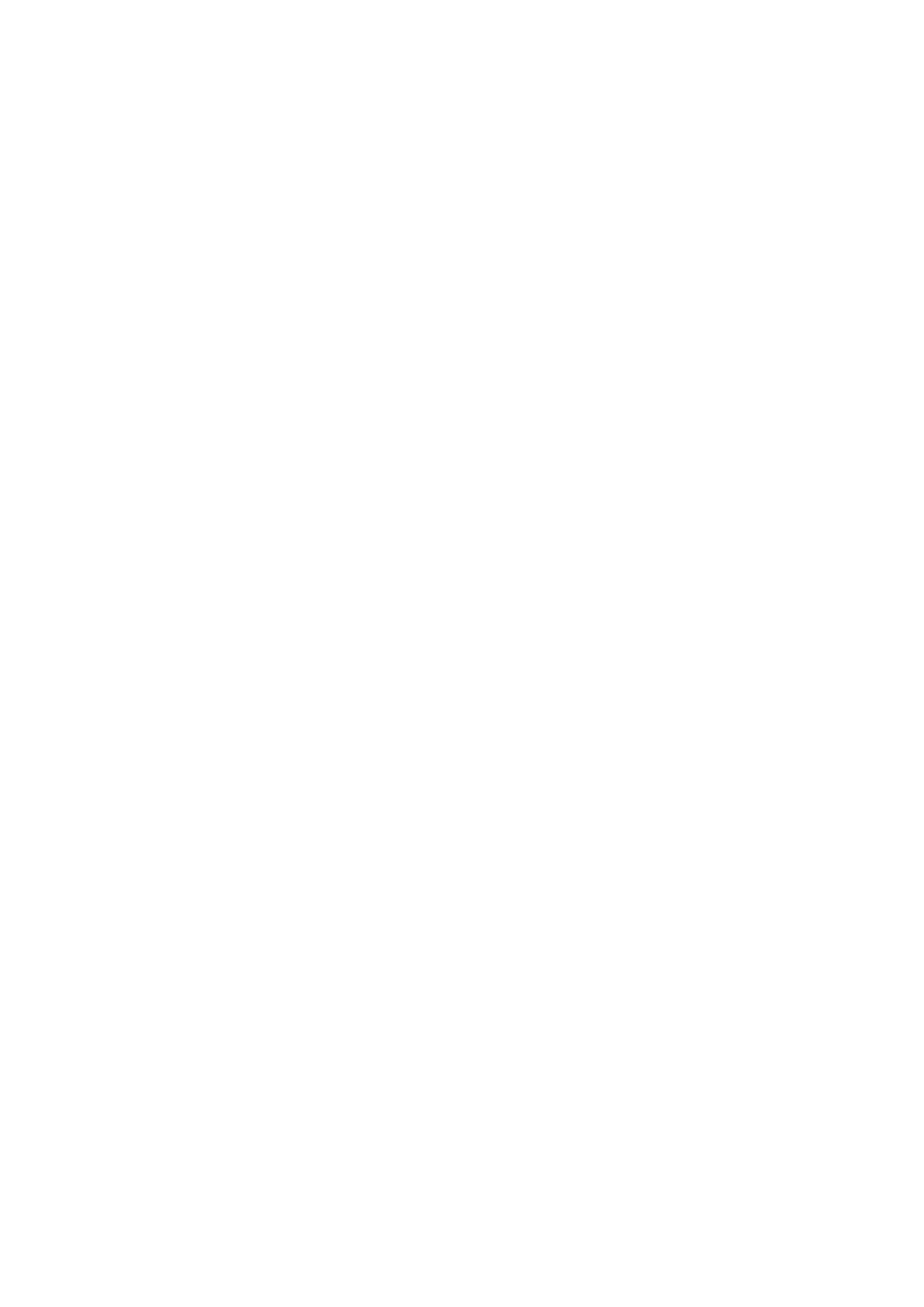### Western Australia

# **Mines Safety and Inspection Levy Regulations 2010**

## **Contents**

# **Part 1 — Preliminary**

| 1.  | Citation                                          | 1              |
|-----|---------------------------------------------------|----------------|
| 2.  | Commencement                                      | 1              |
| 3.  | Terms used                                        | 1              |
|     | Part $2$ — Levy                                   |                |
|     | Division $1 -$ May 2010                           |                |
| 4.  | Initial levy imposed                              | 4              |
| 5.  | Amount of initial levy                            | 4              |
| 6.  | Person liable to pay initial levy                 | 4              |
|     | Division $2$ — July 2010 onwards                  |                |
| 7.  | Levy imposed                                      | 4              |
| 8.  | Amount of levy                                    | 5              |
| 9.  | Person liable to pay levy                         | $\overline{5}$ |
|     | Part $3$ — Assessing the levy                     |                |
|     | Division $1 -$ Assessing the May 2010 levy        |                |
| 10. | Assessment officer to assess hours worked in      |                |
|     | initial levy period                               | 7              |
| 11. | Notice of assessment of initial levy              |                |
|     | Division $2$ — Assessing the levy July 2010       |                |
|     | onwards                                           |                |
| 12. | Assessment officer to assess hours worked in each |                |
|     | quarter                                           | 8              |
| 13. | Notice of assessment of levy                      | 8              |
|     |                                                   |                |

As at 01 Jul 2018 Version 01-g0-01 page i Published on www.legislation.wa.gov.au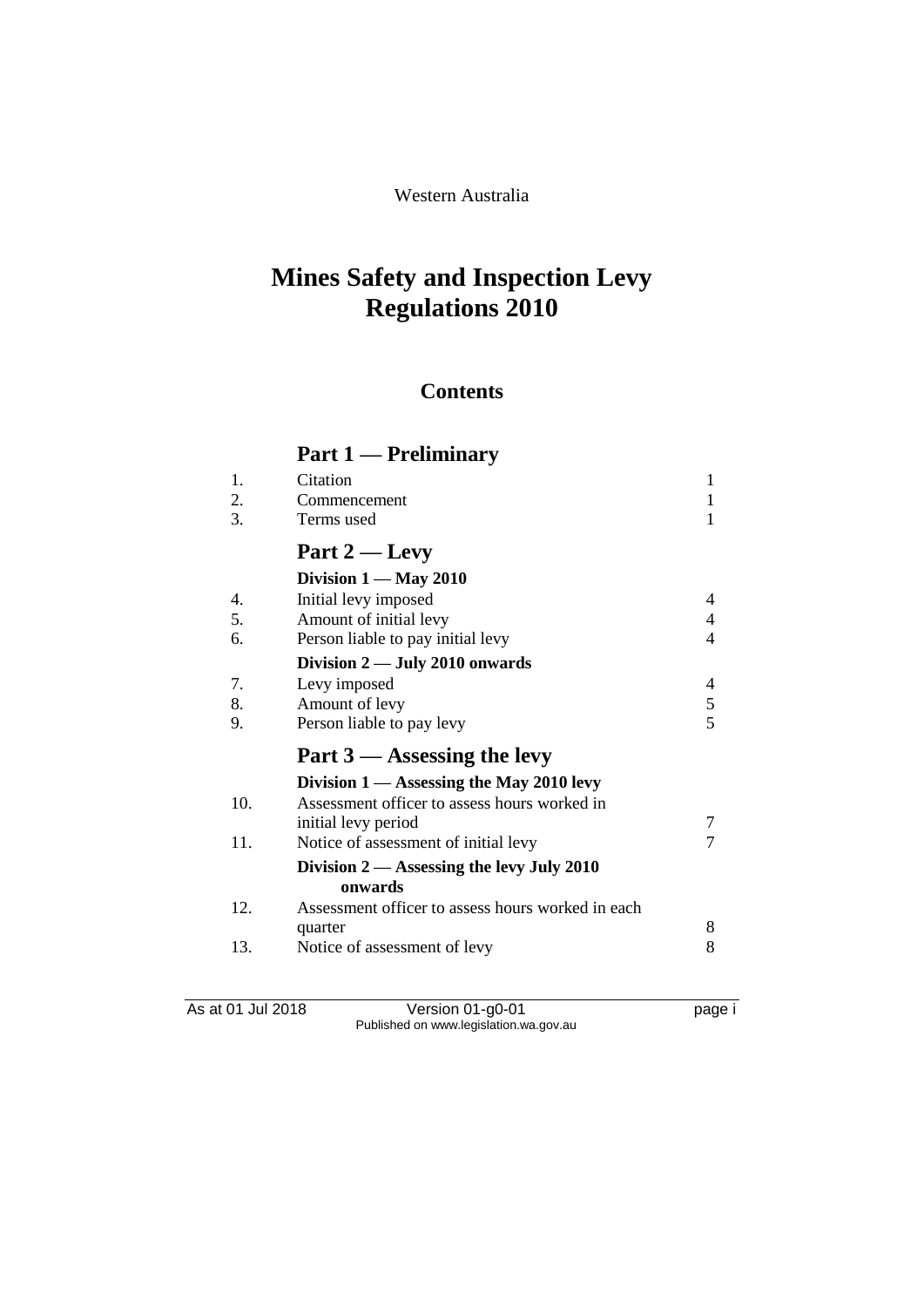#### **Contents**

|         | Division 3 – Reassessments                          |                   |
|---------|-----------------------------------------------------|-------------------|
| 14.     | Assessment officer may reassess hours worked        | 9                 |
| 15.     | Notice of reassessment of levy                      | 9                 |
| 16.     | Notice of withdrawal of levy                        | 11                |
|         | Part 4 – Payment and recovery                       |                   |
| 17.     | When levy becomes due and payable                   | 12                |
| 18.     | Penalty for overdue amounts                         | 12                |
| 19.     | Recovery of unpaid amounts                          | 12                |
|         | Part 5 — Objections and reviews                     |                   |
| 20.     | Term used: reviewer                                 | 13                |
| 21.     | Right to object                                     | 13                |
| 22.     | Form of objection                                   | 13                |
| 23.     | Time for lodging objection                          | 13                |
| 24.     | Consideration and determination of objection        | 13                |
| 25.     | Notice of adjusted levy following objection         | 14                |
| 26.     | Notice of withdrawal of levy following objection    | 16                |
| 27.     | Liability to pay levy not affected by objection     | 16                |
| 28.     | Review of determinations of objections              | 17                |
|         | Part 6 — Record keeping and                         |                   |
|         | provision of information                            |                   |
|         | Division $1 -$ May 2010                             |                   |
| 29.     | Records in relation to workers: initial levy period | 18                |
| 30.     | Report in relation to workers: initial levy period  | 19                |
|         | Division $2$ — July 2010 onwards                    |                   |
| 31.     | Records in relation to workers                      | 19                |
| 32.     | Monthly report in relation to workers               | 20                |
|         | <b>Part 7 — Investigation and</b>                   |                   |
|         | enforcement                                         |                   |
|         | Division 1 — Authorised persons                     |                   |
| 33.     | Appointment of authorised persons                   | 22                |
| 34.     | CEO has powers of authorised person                 | 22                |
| 35.     | Identity cards                                      | 22                |
| 36.     | Production or display of identity card              | 23                |
|         | Division $2$ — Investigations                       |                   |
| 37.     | Investigation powers of authorised persons          | 23                |
| page ii | Version 01-g0-01                                    | As at 01 Jul 2018 |
|         | Published on www.legislation.wa.gov.au              |                   |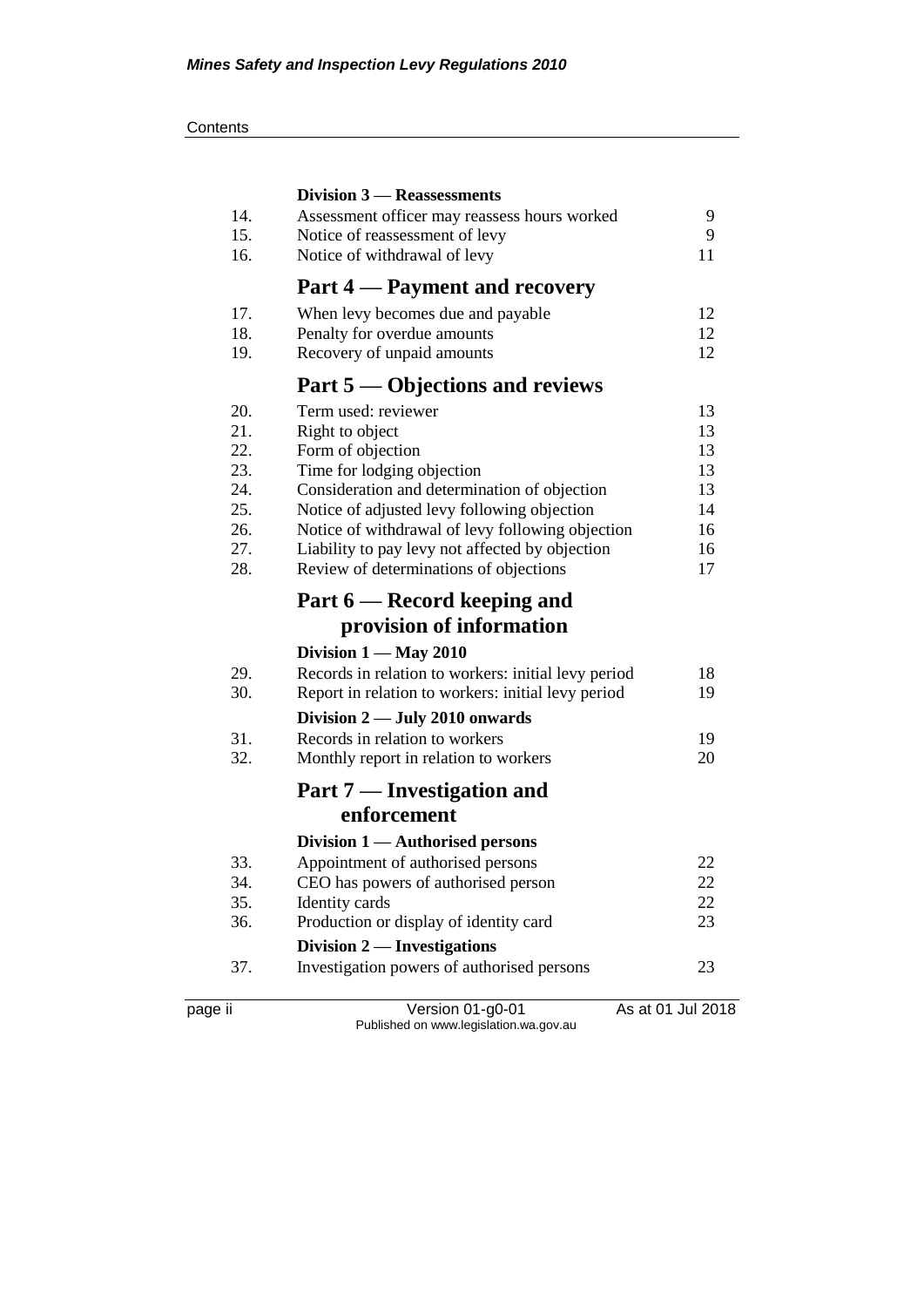#### **Contents**

| 38.<br>39. | Compliance with requirement of authorised person<br>Obstruction | 25<br>25 |
|------------|-----------------------------------------------------------------|----------|
|            | <b>Part 8 — Miscellaneous</b>                                   |          |
| 40.        | False or misleading information                                 | 26       |
| 41.        | Self incriminating information                                  | 26       |
| 42.        | Protection from liability                                       | 27       |
| 43.        | Confidentiality                                                 | 27       |
|            | <b>Notes</b>                                                    |          |
|            | Compilation table                                               | 28       |
|            | <b>Defined terms</b>                                            |          |

As at 01 Jul 2018 Version 01-g0-01 page iii Published on www.legislation.wa.gov.au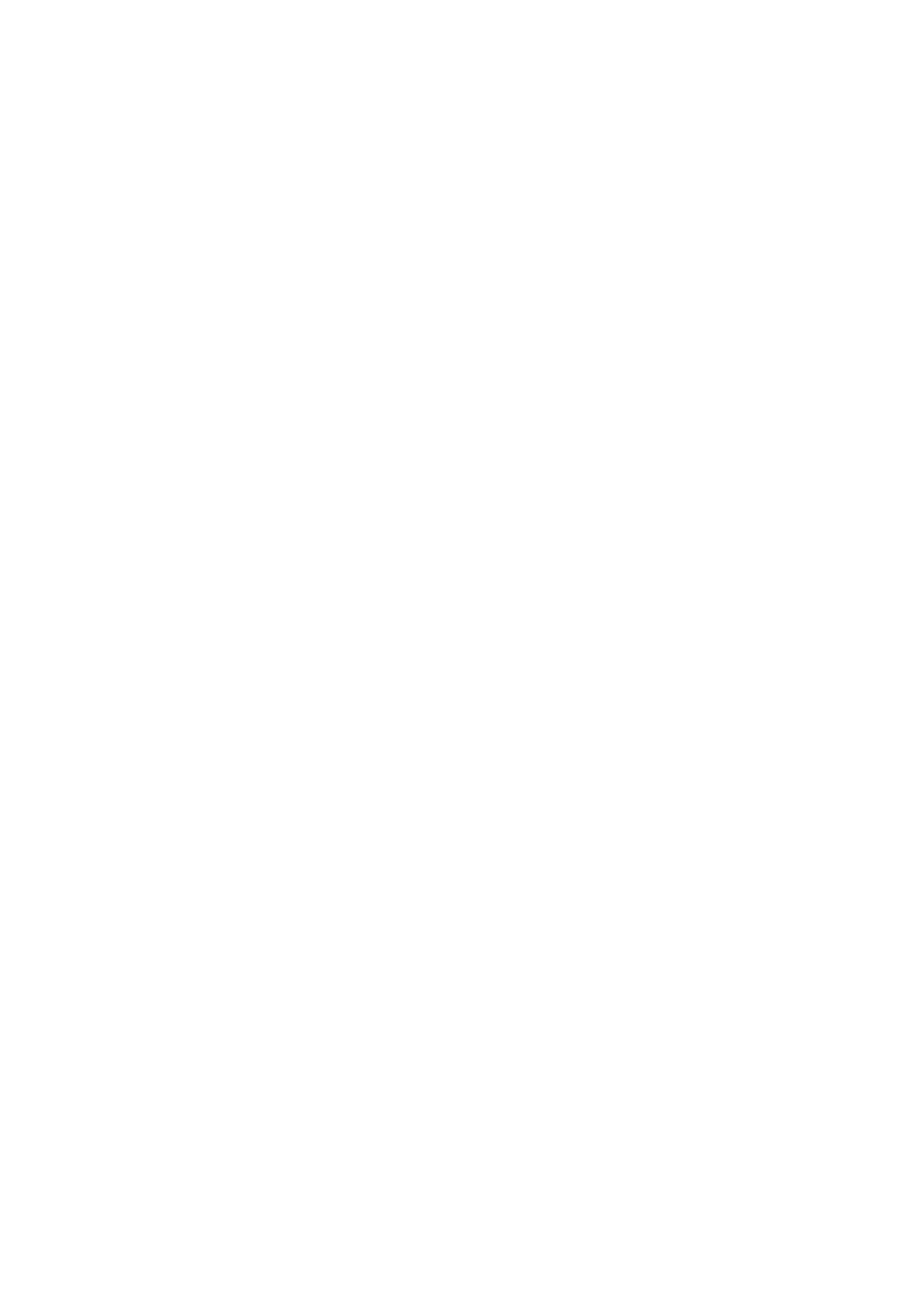Western Australia

Mines Safety and Inspection Act 1994

# **Mines Safety and Inspection Levy Regulations 2010**

## **Part 1 — Preliminary**

## **1. Citation**

These regulations are the *Mines Safety and Inspection Levy Regulations 2010* <sup>1</sup> .

## **2. Commencement**

These regulations come into operation as follows —

- (a) regulations 1 and  $2$  on the day on which these regulations are published in the *Gazette*<sup>1</sup>;
- (b) the rest of the regulations on the day after that day.

## **3. Terms used**

(1) In these regulations, unless the contrary intention appears —

*assessment* means an assessment under regulation 10 or 12;

*assessment officer* means a departmental officer authorised in writing by the CEO to perform the functions of an assessment officer under Part 3;

*authorised person* means a departmental officer appointed as an authorised person under regulation 33;

*CEO* means the chief executive officer of the department;

As at 01 Jul 2018 Version 01-g0-01 Page 1 Published on www.legislation.wa.gov.au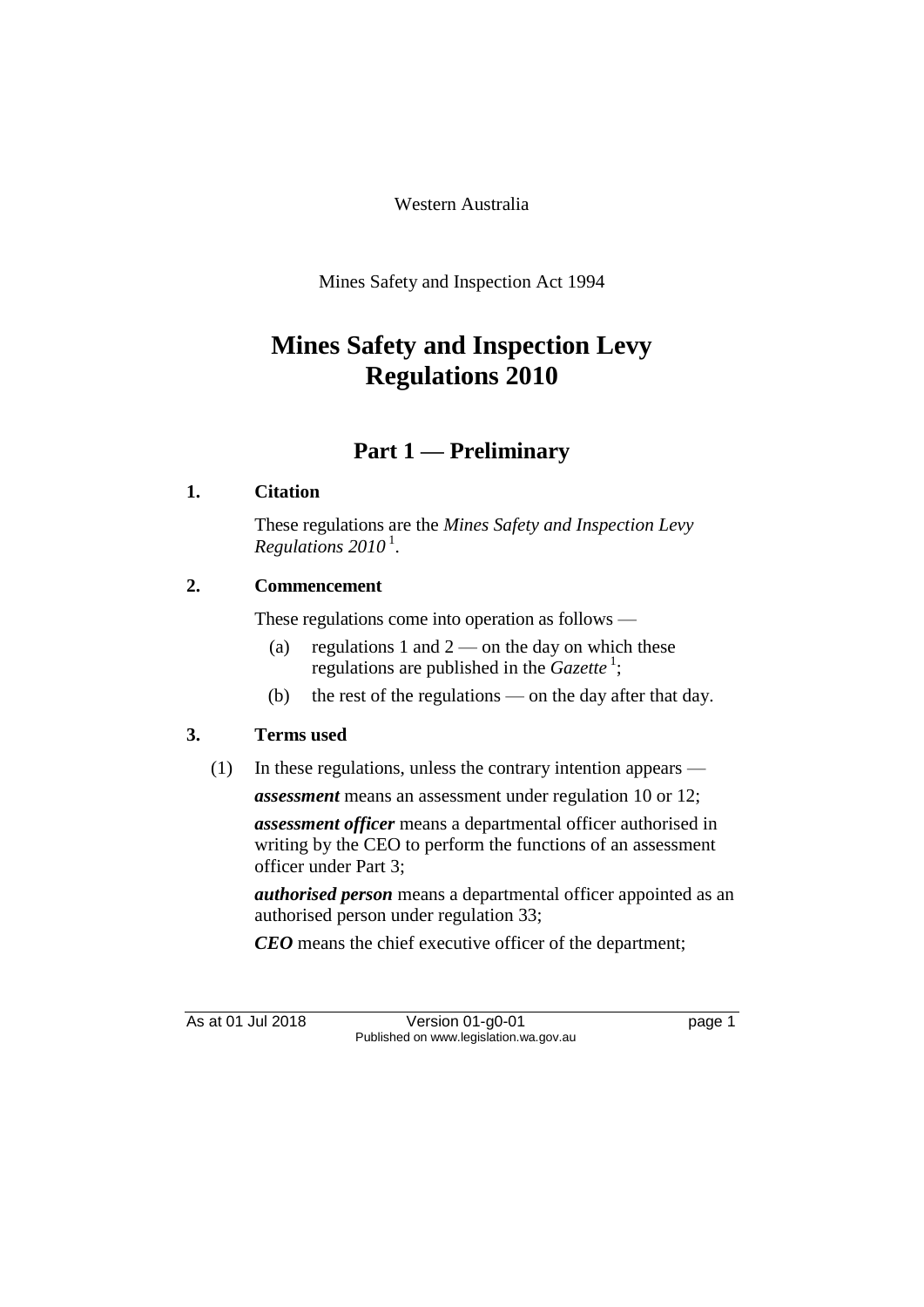**r. 3**

*departmental officer* means a public service officer (as defined in the *Public Sector Management Act 1994* section 3(1)) in the department;

*initial levy* means the levy referred to in regulation 4;

*initial levy period* means the period commencing on 1 May 2010 and ending on 31 May 2010;

*its port* has the meaning given in the *Port Authorities Act 1999* section 3(1) in the definition of *port*;

*levy* means the initial levy or the levy referred to in regulation 7, as the case requires;

*notice* means —

- (a) a notice of assessment issued under regulation  $11(1)(b)$ or  $13(1)(b)$ ; or
- (b) a notice of reassessment issued under regulation  $15(2)(c)$ ; or
- (c) a notice of adjustment issued under regulation  $25(2)(c)$ ;

*number of assessed hours* has the meaning given in subregulation (2);

*port authority* has the meaning given in the *Port Authorities Act 1999* section 3(1);

*quarter* means a period of 3 months commencing on 1 July, 1 October, 1 January or 1 April but does not include a quarter that commences before 1 July 2010;

*reassessment* means a reassessment under regulation 14(1);

*worker* means an individual who for remuneration carries out work at a mine in the course of mining operations (whether under a contract of employment, a contract for services or other arrangement).

- (2) For the purposes of these regulations, the number of assessed hours in respect of a mine for a period is the number of hours worked at the mine by workers in the period —
	- (a) as assessed under regulation 10 or 12; or

page 2 Version 01-g0-01 As at 01 Jul 2018 Published on www.legislation.wa.gov.au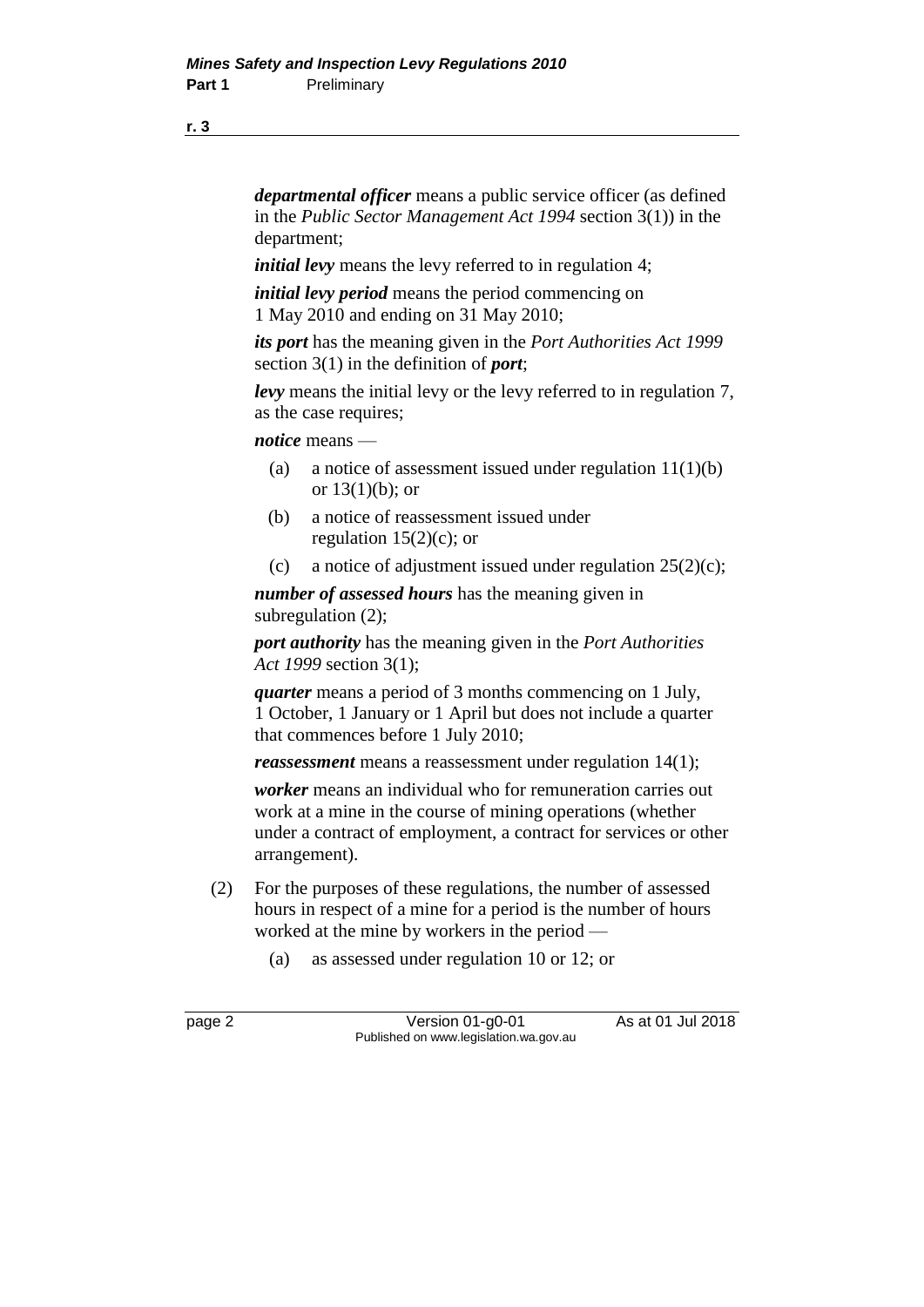- (b) as reassessed under regulation 14(1); or
- (c) as determined under regulation 24(2)(b).
- (3) In the definition of *worker*, the reference to mining operations does not include mining operations carried on by a port authority at its port.

*[Regulation 3 amended: Gazette 21 Jun 2011 p. 2245-6; 30 May 2014 p. 1690.]*

As at 01 Jul 2018 Version 01-g0-01 page 3 Published on www.legislation.wa.gov.au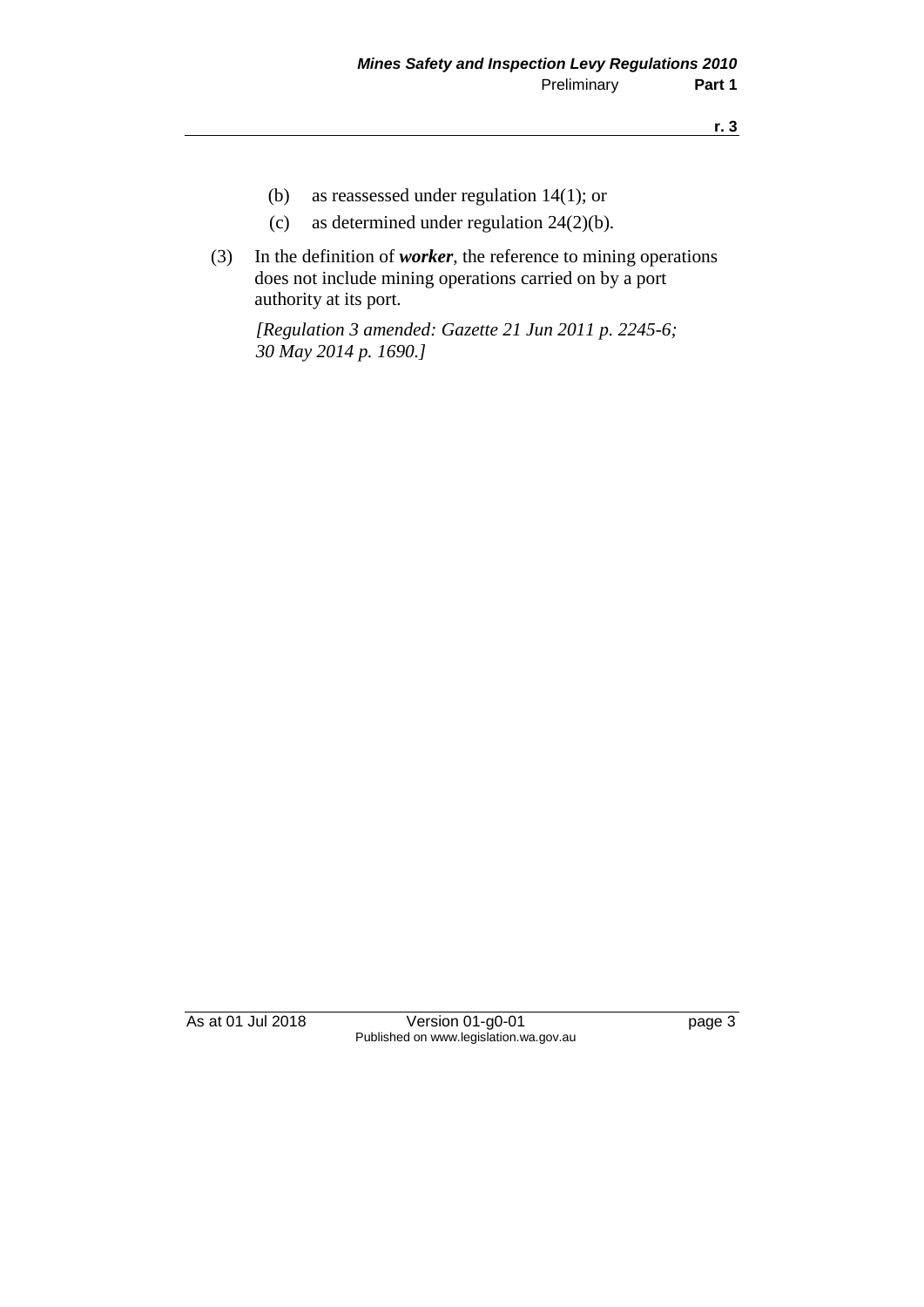## **Part 2 — Levy**

## **Division 1 — May 2010**

## **4. Initial levy imposed**

A levy is imposed in respect of a mine for the initial levy period if the number of assessed hours exceeds 1 666.7.

## **5. Amount of initial levy**

The amount of initial levy payable in respect of a mine is the amount (in dollars) equal to L in the formula —

 $L = R \times H$ 

where —

- R is \$0.75; and
- H is the number of assessed hours for the initial levy period.

## **6. Person liable to pay initial levy**

The person liable to pay the initial levy in respect of a mine  $is$  —

- (a) the person who is the principal employer at the mine at the end of the initial levy period; or
- (b) if there is no principal employer at the mine at the end of the initial levy period, the person who was the last principal employer in the initial levy period.

## **Division 2 — July 2010 onwards**

### **7. Levy imposed**

A levy is imposed in respect of a mine for each quarter in which the number of assessed hours exceeds 5 000.

page 4 Version 01-g0-01 As at 01 Jul 2018 Published on www.legislation.wa.gov.au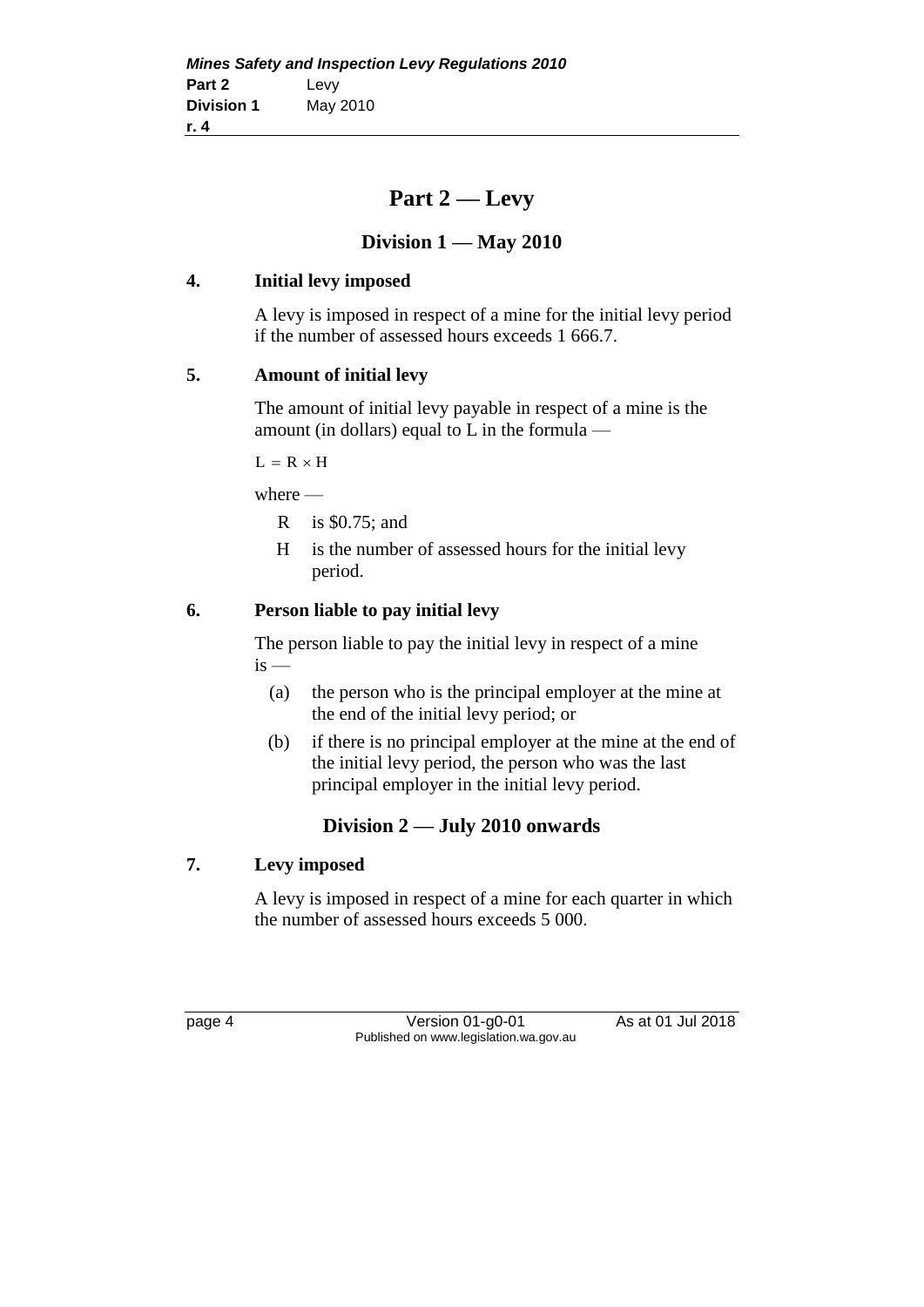#### **8. Amount of levy**

The amount of levy payable in respect of a mine for a quarter is the amount (in dollars) equal to  $L$  in the formula —

 $L = R \times H$ 

where —

H is the number of assessed hours for the quarter; and

 $R$  is —

- (a) for a quarter that ends on or before 30 June 2011 — \$0.125;
- (b) for a quarter that begins on or after 1 July 2011 and ends on or before 30 June 2012 — \$0.180;
- (c) for a quarter that begins on or after 1 July 2012 and ends on or before 30 June 2013 — \$0.120;
- (d) for a quarter that begins on or after 1 July 2013 and ends on or before 30 June 2015 — \$0.125;
- (e) for a quarter that begins on or after 1 July 2015 and ends on or before 30 June 2016 — \$0.14;
- (f) for a quarter that begins on or after 1 July 2016 and ends on or before 30 June  $2017 - 0.15$ ;
- (g) for a quarter that begins on or after 1 July 2017 and ends on or before 30 June 2018 — \$0.20;
- (h) for a quarter that begins on or after 1 July 2018 — \$0.21.

*[Regulation 8 amended: Gazette 21 Jun 2011 p. 2250; 28 Aug 2012 p. 4141; 28 Jun 2013 p. 2827-8; 26 Jun 2015 p. 2262; 24 Jun 2016 p. 2329; 23 Jun 2017 p. 3291; 25 Jun 2018 p. 2306.]*

#### **9. Person liable to pay levy**

The person liable to pay the levy in respect of a mine for a quarter is —

As at 01 Jul 2018 Version 01-g0-01 Page 5 Published on www.legislation.wa.gov.au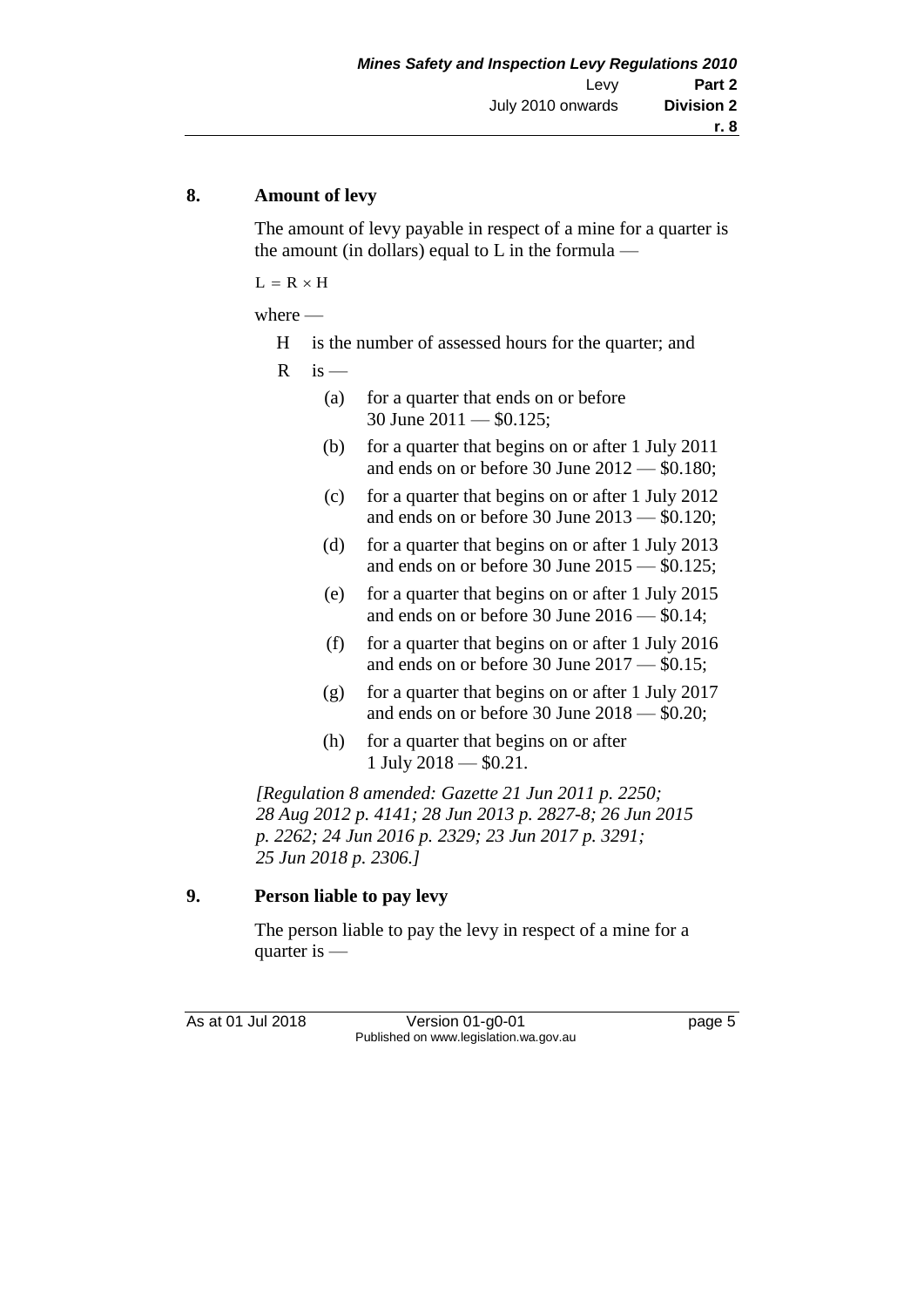- (a) the person who is the principal employer at the mine at the end of the quarter; or
- (b) if there is no principal employer at the mine at the end of the quarter, the person who was the last principal employer in that quarter.

page 6 Version 01-g0-01 As at 01 Jul 2018 Published on www.legislation.wa.gov.au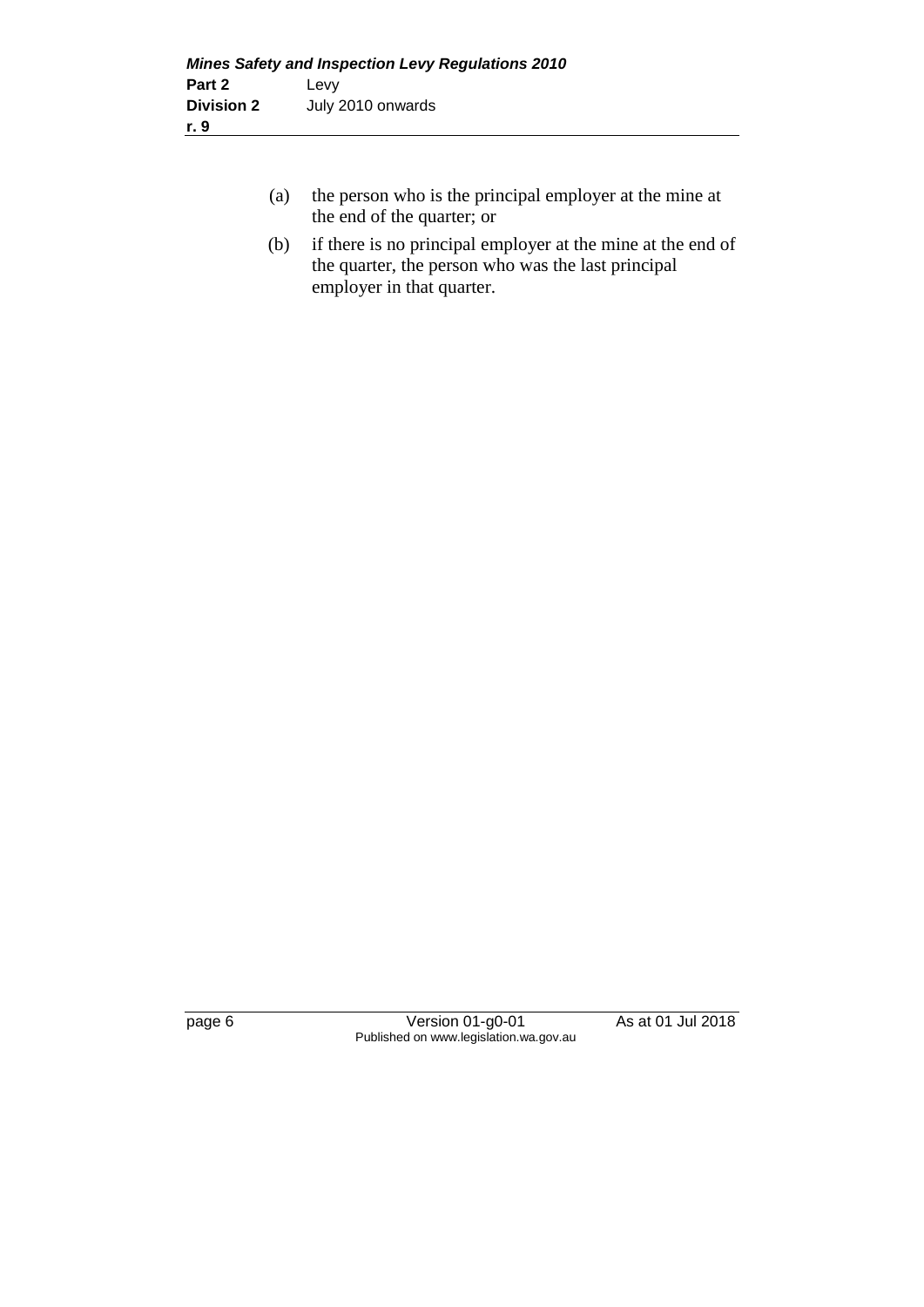## **Part 3 — Assessing the levy**

## **Division 1 — Assessing the May 2010 levy**

#### **10. Assessment officer to assess hours worked in initial levy period**

After the end of the initial levy period an assessment officer must, in respect of a mine, assess the number of hours worked at the mine by workers in the initial levy period having regard  $to$ —

- (a) the information contained in the report given in respect of the mine under regulation 30; and
- (b) such other relevant information as may be available to the assessment officer, including information obtained by an authorised person exercising powers under Part 7 Division 2.

### **11. Notice of assessment of initial levy**

- (1) If the number of assessed hours in respect of a mine for the initial levy period exceeds the number of hours specified in regulation 4, the assessment officer must —
	- (a) determine the amount of initial levy payable in accordance with regulation 5; and
	- (b) issue a written notice of assessment; and
	- (c) serve it on the person who is liable under regulation 6 to pay the initial levy.
- (2) The notice of assessment must specify the following
	- (a) the day on which the notice was issued;
	- (b) the number of assessed hours for the initial levy period;
	- (c) the amount of initial levy payable;
	- (d) the day on which the initial levy is payable.

As at 01 Jul 2018 Version 01-g0-01 Page 7 Published on www.legislation.wa.gov.au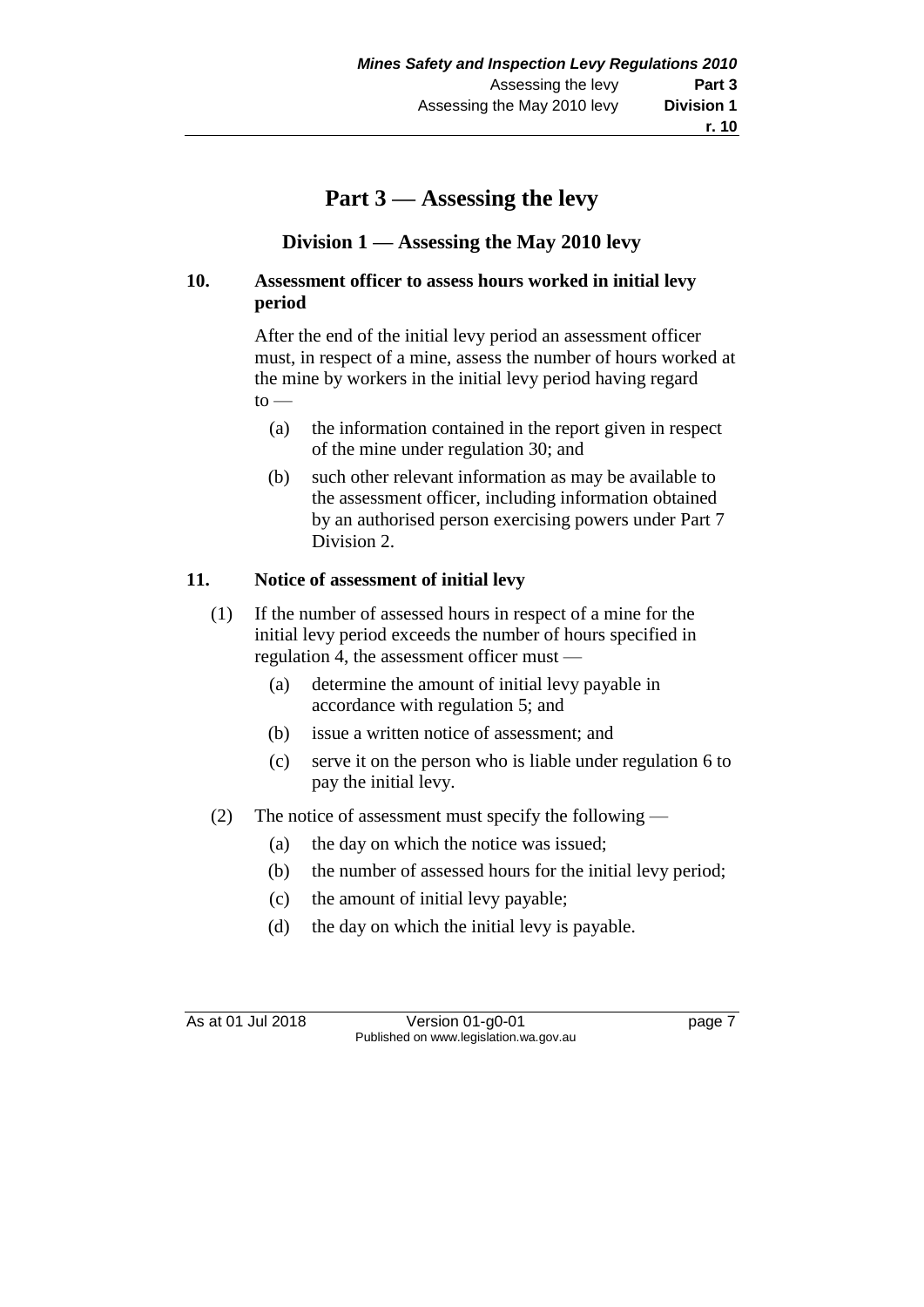(3) The day referred to in subregulation (2)(d) must not be earlier than 30 days after the day specified in the notice of assessment as the day on which the notice was issued.

## **Division 2 — Assessing the levy July 2010 onwards**

### **12. Assessment officer to assess hours worked in each quarter**

After the end of each quarter an assessment officer must, in respect of a mine, assess the number of hours worked at the mine by workers in the quarter having regard to  $-$ 

- (a) the information contained in the monthly reports given in respect of the mine for the quarter under regulation 32; and
- (b) such other relevant information as may be available to the assessment officer, including information obtained by an authorised person exercising powers under Part 7 Division 2.

## **13. Notice of assessment of levy**

- (1) If the number of assessed hours in respect of a mine for a quarter exceeds the number of hours specified in regulation 7, the assessment officer must —
	- (a) determine the amount of levy payable in accordance with regulation 8; and
	- (b) issue a written notice of assessment; and
	- (c) serve it on the person who is liable under regulation 9 to pay the levy.
- (2) The notice of assessment must specify the following
	- (a) the day on which the notice was issued;
	- (b) the number of assessed hours for the quarter;
	- (c) the amount of levy payable;
	- (d) the day on which the levy is payable.

page 8 Version 01-g0-01 As at 01 Jul 2018 Published on www.legislation.wa.gov.au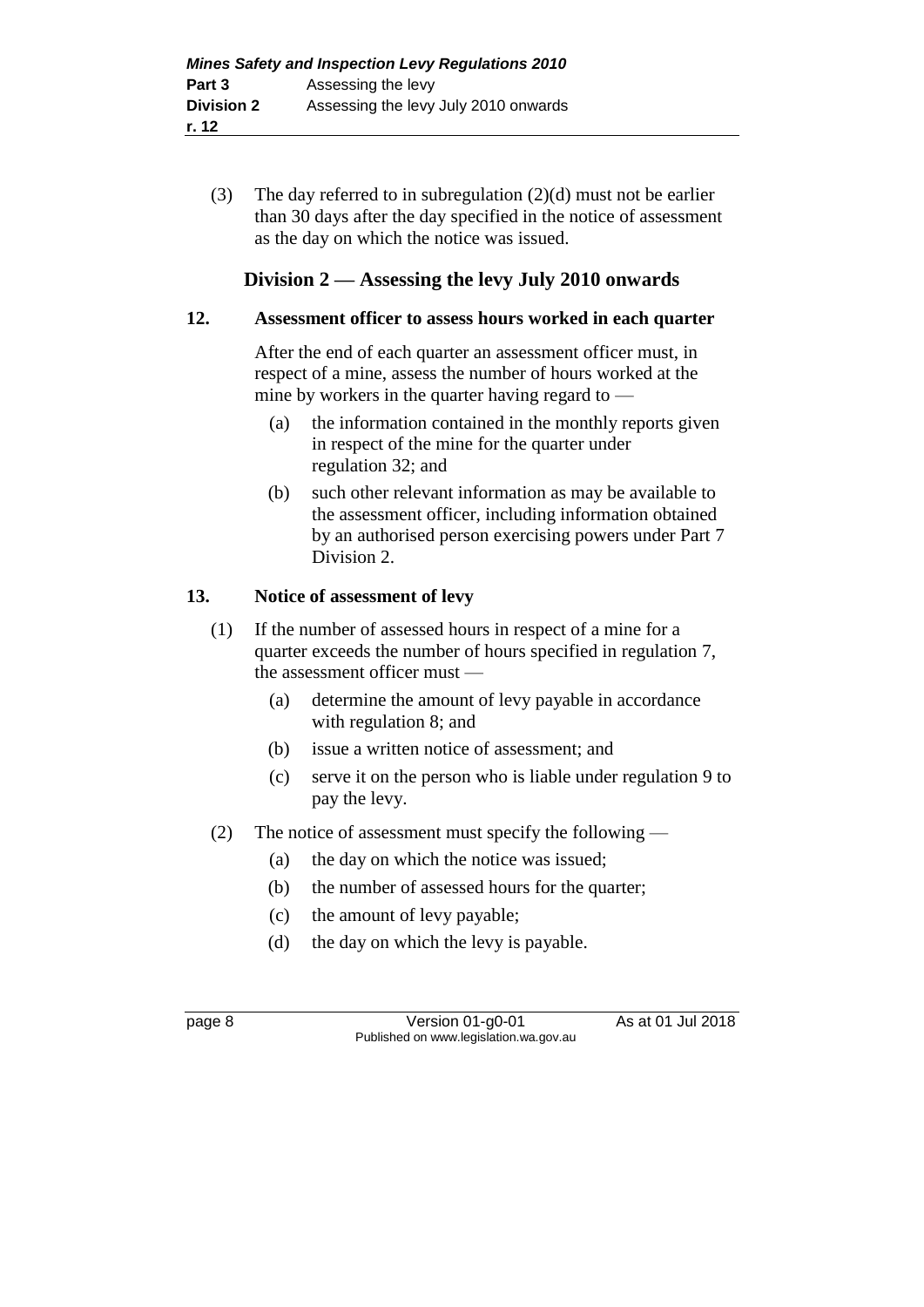(3) The day referred to in subregulation (2)(d) must not be earlier than 30 days after the day specified in the notice of assessment as the day on which the notice was issued.

#### **Division 3 — Reassessments**

#### **14. Assessment officer may reassess hours worked**

- (1) An assessment officer may reassess the number of hours worked at a mine by workers in a period if it appears to the assessment officer that the assessment of those hours (the *original assessment*) is or may be incorrect for any reason.
- (2) A reassessment may increase or decrease the number of hours originally assessed or determine that those hours stand unchanged.
- *[(3) deleted]*
- (4) A reassessment may be made whether or not any amount of a levy has been paid in relation to the original assessment or any earlier reassessment.
- (5) A reassessment cannot be made more than 2 years after the original assessment was made.

*[Regulation 14 amended: Gazette 21 Jun 2011 p. 2246.]*

#### **15. Notice of reassessment of levy**

- (1) Subregulation (2) applies if, on a reassessment
	- (a) the number of assessed hours under the original assessment is decreased or increased; and
	- (b) the number of assessed hours as reassessed exceeds the number of hours specified under regulation 4 or 7 for the period.
- (2) The assessment officer must
	- (a) determine
		- (i) the amount of levy payable in accordance with regulation 5 or 8; and

As at 01 Jul 2018 Version 01-g0-01 Page 9 Published on www.legislation.wa.gov.au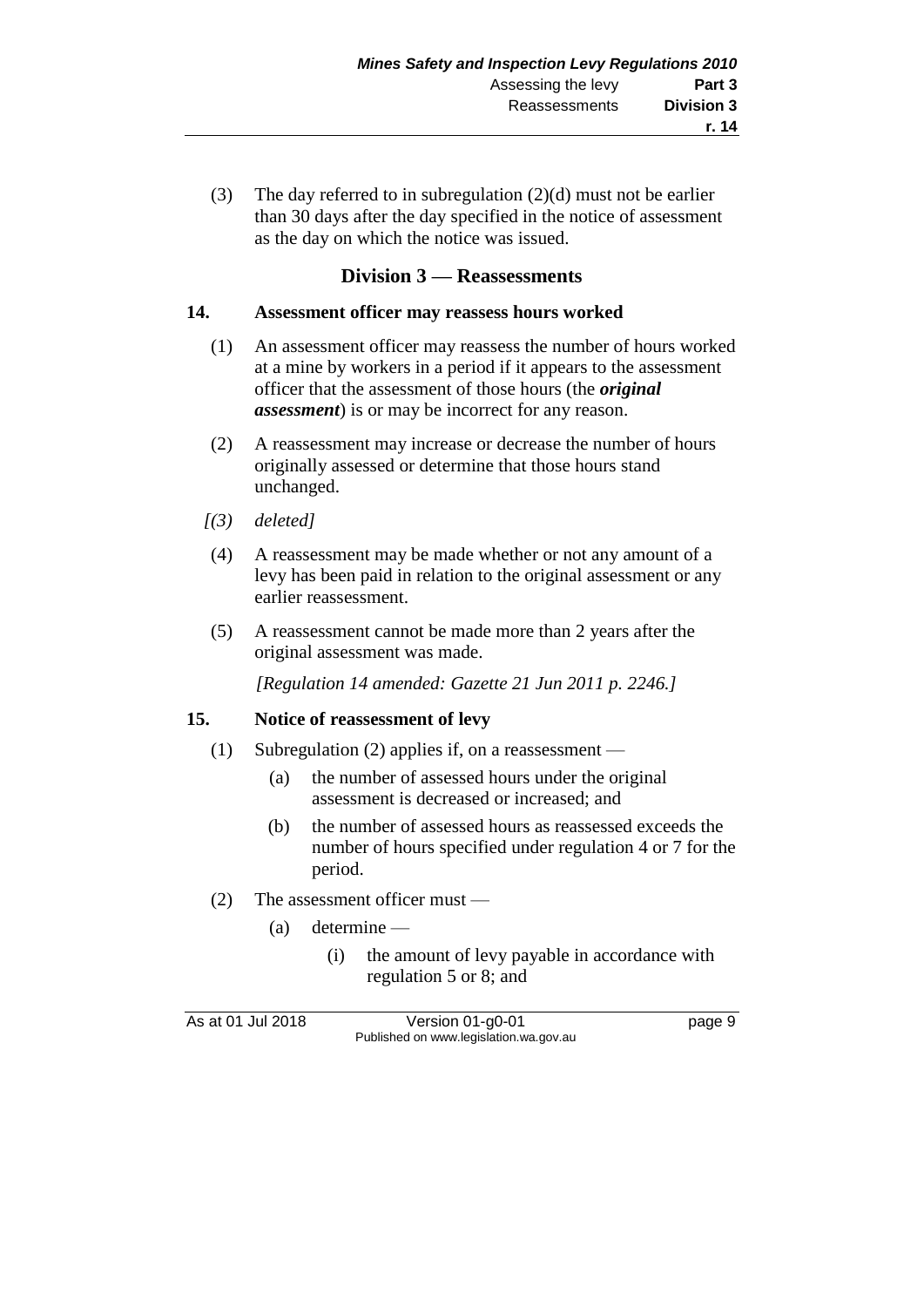| (ii) | the amount of any penalty payable under |
|------|-----------------------------------------|
|      | regulation 18;                          |

and

- (b) determine the amount that is owing or is to be refunded having regard to —
	- (i) any amount of levy already paid in relation to the original assessment and any earlier reassessment; and
	- (ii) any amount of penalty already paid under regulation 18;

and

- (c) issue a written notice of reassessment; and
- (d) serve it on the person who is liable under regulation 6 or 9 to pay the levy.
- (3) The notice of reassessment must specify the following
	- (a) the day on which the notice was issued;
	- (b) the number of assessed hours (as reassessed);
	- (c) the amount of levy payable;
	- (d) if the amount of the levy payable is increased
		- (i) any amount of levy payable in accordance with the original assessment or any earlier reassessment, that is unpaid; and
		- (ii) any additional amount of levy payable as a consequence of the reassessment, and the day on which the amount is payable; and
		- (iii) any amount of penalty payable under regulation 18 that is owing;
	- (e) if the amount of the levy payable is decreased
		- (i) any amount of levy payable in accordance with the original assessment or any earlier reassessment, that is unpaid (after taking into account the reassessment); and

page 10 Version 01-g0-01 As at 01 Jul 2018 Published on www.legislation.wa.gov.au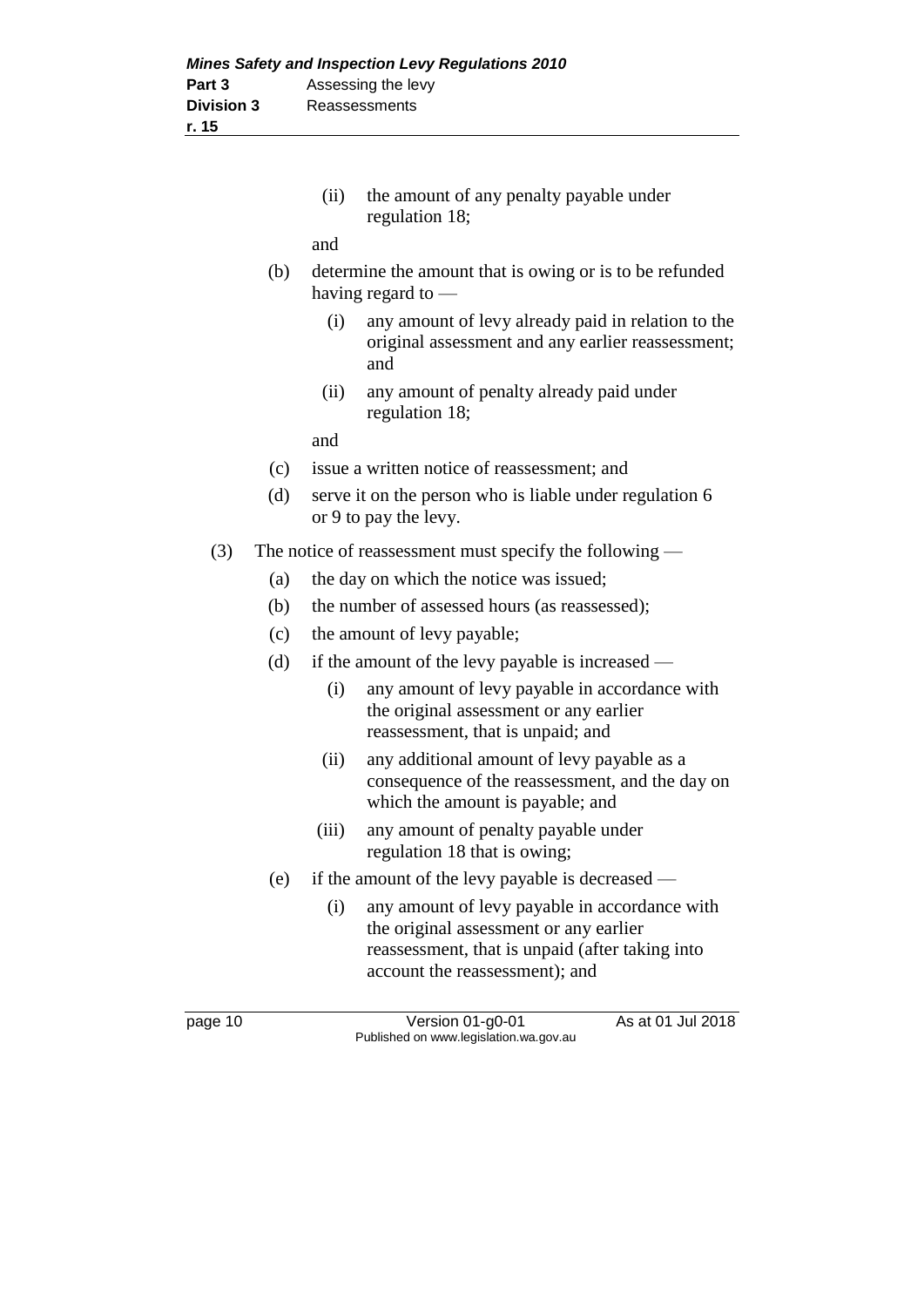- (ii) the amount of any refund; and
- (iii) any amount of penalty payable under regulation 18 that is owing (after taking into account the reassessment).
- (4) The day referred to in subregulation  $(3)(d)(ii)$  must not be earlier than 30 days after the day specified in the notice of reassessment as the day on which the notice was issued.
- (5) If an amount of levy in excess of the amount referred to in subregulation  $(3)(c)$  has been paid by a person, the assessment officer must cause —
	- (a) the amount of the excess; and
	- (b) any amount of penalty paid under regulation 18 in relation to the amount of the excess,

to be refunded to the person.

*[Regulation 15 amended: Gazette 21 Jun 2011 p. 2246.]*

#### **16. Notice of withdrawal of levy**

- (1) Subregulation (2) applies if
	- (a) on a reassessment, the number of assessed hours under the original assessment is decreased; and
	- (b) the number of assessed hours as reassessed is such that a levy cannot be imposed in respect of the mine for the period under regulation 4 or 7.
- (2) The assessment officer must
	- (a) notify the person who would have been liable under regulation 6 or 9 to pay the levy in relation to the original assessment; and
	- (b) cause to be refunded to the person
		- (i) any amount of levy paid by the person in relation to the original assessment or an earlier reassessment; and
		- (ii) any amount of penalty paid under regulation 18.

As at 01 Jul 2018 Version 01-g0-01 Page 11 Published on www.legislation.wa.gov.au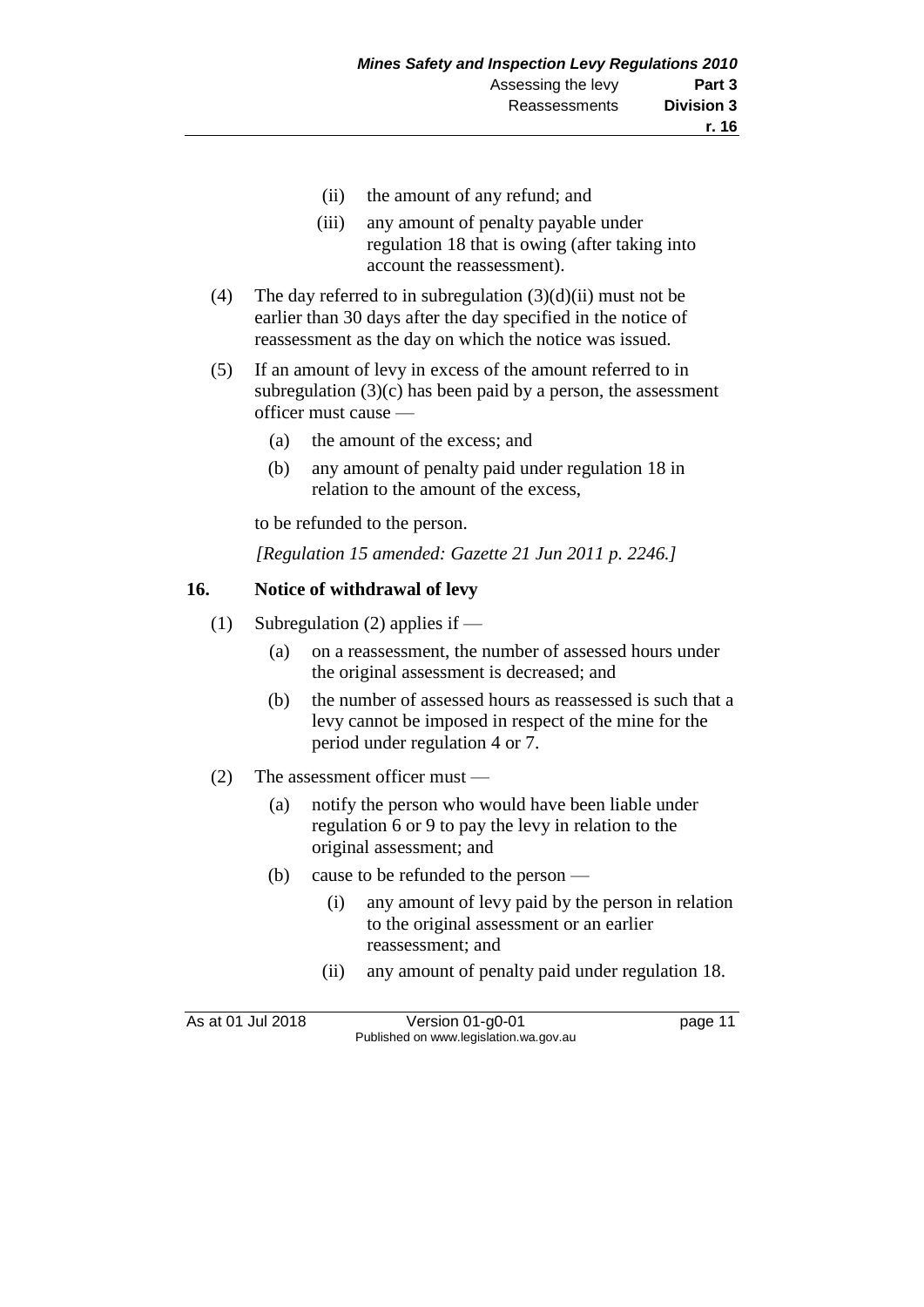**r. 17**

## **Part 4 — Payment and recovery**

#### **17. When levy becomes due and payable**

- (1) An amount of levy becomes due and payable on the day specified in the notice issued in respect of that amount as the day on which the levy is payable (the *due date*).
- (2) A levy is payable to the State.

#### **18. Penalty for overdue amounts**

- (1) If an amount of levy imposed in respect of a period that ended before 1 July 2011 remains unpaid after the due date, there is payable to the State by way of penalty, in addition to the amount of levy, an amount equal to 20% of the amount of levy outstanding on the day after the due date.
- (2) If an amount of levy imposed in respect of a quarter that commenced on or after 1 July 2011 remains unpaid after the due date, there is payable to the State by way of penalty, in addition to the amount of levy, an amount equal to 20% per annum (pro rata) of the amount of the levy outstanding.

*[Regulation 18 inserted: Gazette 21 Jun 2011 p. 2247.]*

#### **19. Recovery of unpaid amounts**

The following amounts may be recovered by the CEO in a court of competent jurisdiction as debts due to the State —

- (a) an amount of levy that remains unpaid after the due date;
- (b) an amount that remains unpaid under regulation 18.

page 12 Version 01-g0-01 As at 01 Jul 2018 Published on www.legislation.wa.gov.au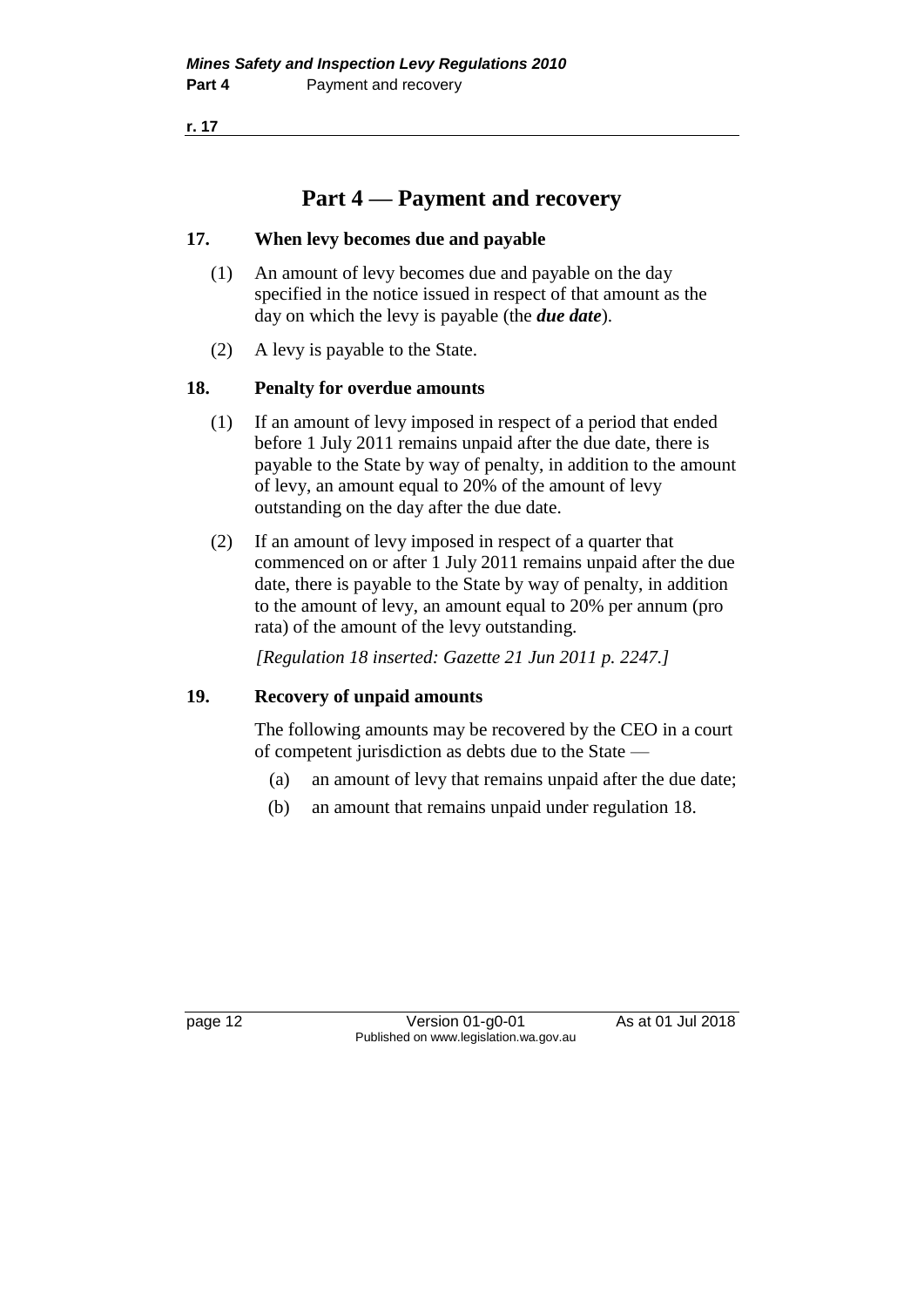## **Part 5 — Objections and reviews**

*[Heading amended: Gazette 21 Jun 2011 p. 2247.]*

#### **20. Term used: reviewer**

In this Part —

*reviewer* means —

- (a) the CEO; or
- (b) a departmental officer authorised in writing by the CEO to perform the functions of a reviewer under this Part.

#### **21. Right to object**

A person who is liable to pay a levy in respect of a mine for a period may, in accordance with this Part, object to an assessment or reassessment of the number of hours worked at the mine by workers in the period.

### **22. Form of objection**

An objection must be made to the CEO and must —

- (a) be in writing; and
- (b) identify the person making the objection; and
- (c) attach a copy of the notice relating to the assessment or reassessment the subject of the objection; and
- (d) give details of the grounds of the objection.

### **23. Time for lodging objection**

An objection must be served on the CEO within 28 days after the date the notice was served.

#### **24. Consideration and determination of objection**

(1) A reviewer must consider and determine an objection within 28 days of the objection being served on the CEO.

As at 01 Jul 2018 Version 01-g0-01 Page 13 Published on www.legislation.wa.gov.au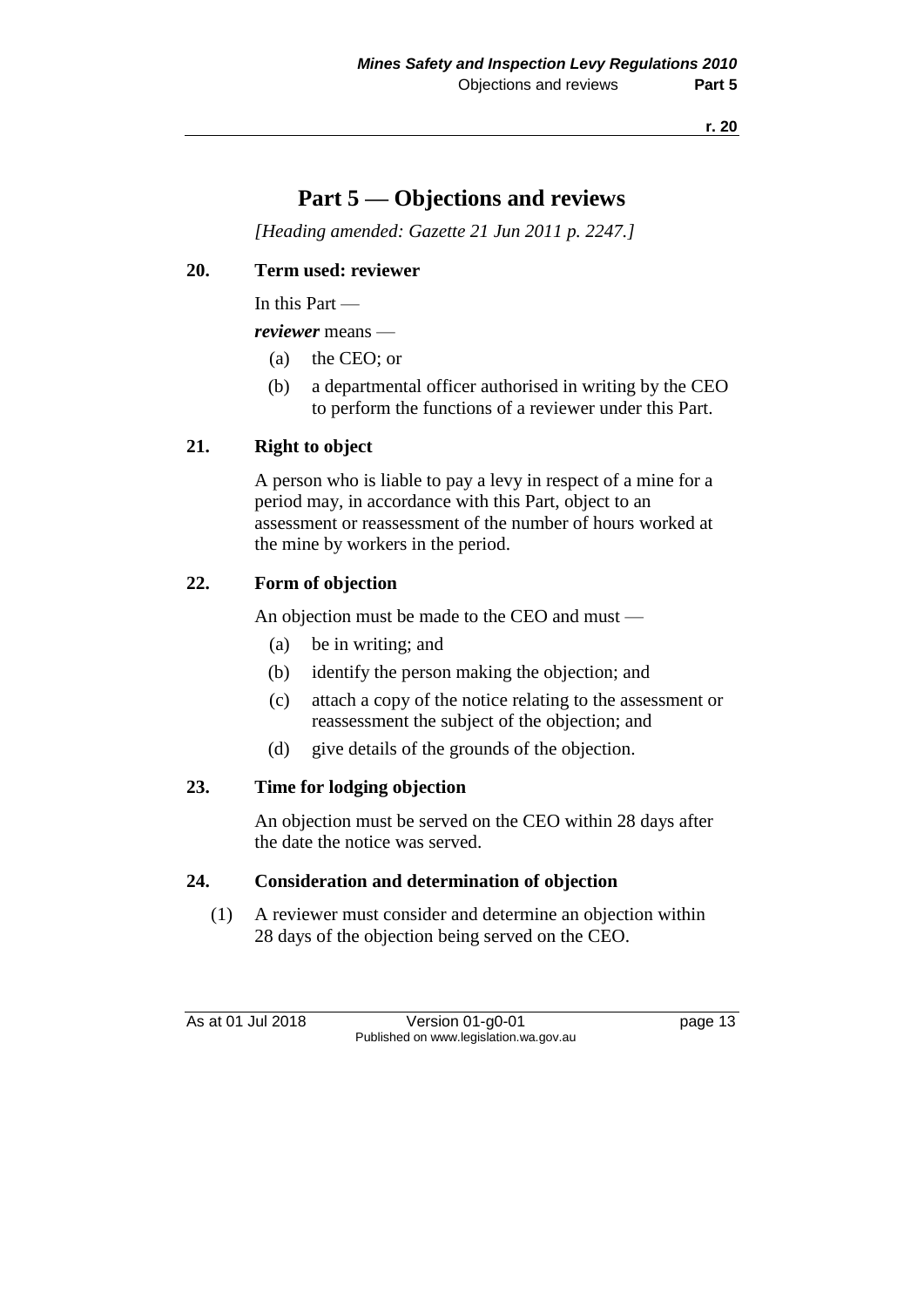- (2) In determining an objection, a reviewer may
	- (a) decide that the number of assessed hours in respect of a mine for a period is to stand unchanged; or
	- (b) decide to decrease or increase the number of assessed hours.
- (3) After determining an objection, a reviewer must serve on the person making the objection written notice of the reviewer's determination and a statement of the reasons for that determination.

*[Regulation 24 amended: Gazette 21 Jun 2011 p. 2247.]*

#### **25. Notice of adjusted levy following objection**

- (1) Subregulation (2) applies if
	- (a) in determining an objection, a reviewer decides that the number of assessed hours in respect of a mine for a period is to be decreased or increased; and
	- (b) because of that decision, the number of assessed hours exceeds the number of hours specified in regulation 4 or 7.
- (2) The reviewer must
	- (a) determine
		- (i) the amount of levy payable in accordance with regulation 5 or 8; and
		- (ii) the amount of any penalty payable under regulation 18;

and

- (b) determine the amount that is owing or is to be refunded having regard to —
	- (i) any amount of levy already paid in relation to an assessment or reassessment; and

page 14 Version 01-g0-01 As at 01 Jul 2018 Published on www.legislation.wa.gov.au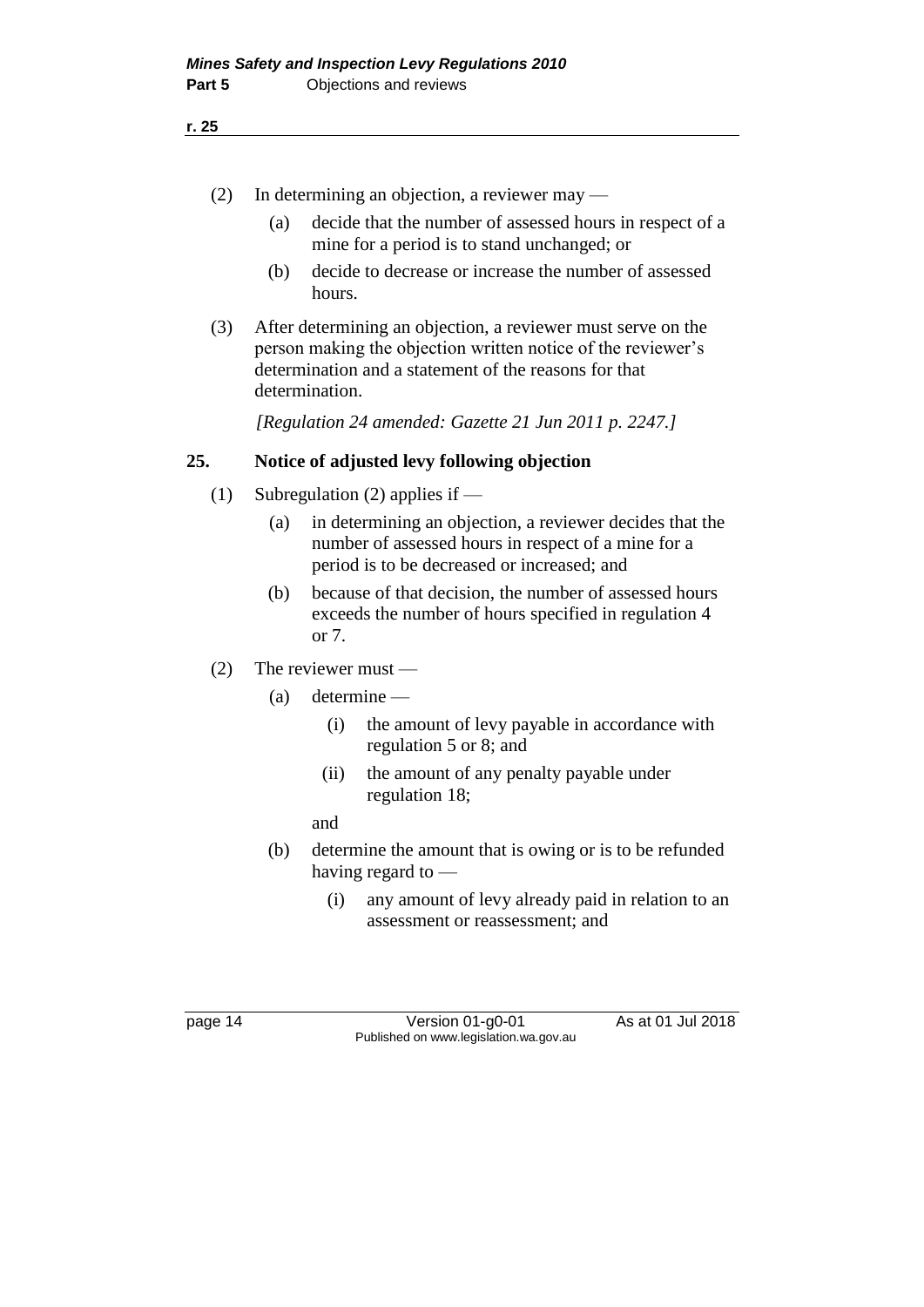**r. 25**

(ii) any amount of penalty already paid under regulation 18;

and

- (c) issue a written notice of adjustment; and
- (d) serve it on the person who is liable under regulation 6 or 9 to pay the levy.
- (3) The notice of adjustment must specify the following
	- (a) the day on which the notice was issued;
	- (b) the number of assessed hours (as decided by the reviewer under regulation 24(2)(b));
	- (c) the amount of levy payable;
	- (d) if the amount of the levy payable is increased
		- (i) any amount of levy payable in accordance with the original assessment or any earlier reassessment, that is unpaid; and
		- (ii) any additional amount of levy payable as a consequence of the reassessment, and the day on which the amount is payable; and
		- (iii) any amount of penalty payable under regulation 18 that is owing;
	- (e) if the amount of the levy payable is decreased
		- (i) any amount of levy payable in accordance with the original assessment or any earlier reassessment, that is unpaid (after taking into account the reassessment); and
		- (ii) the amount of any refund; and
		- (iii) any amount of penalty payable under regulation 18 that is owing (after taking into account the reassessment).
- (4) The day referred to in subregulation  $(3)(d)(ii)$  must not be earlier than 30 days after the day specified in the notice of adjustment as the day on which the notice was issued.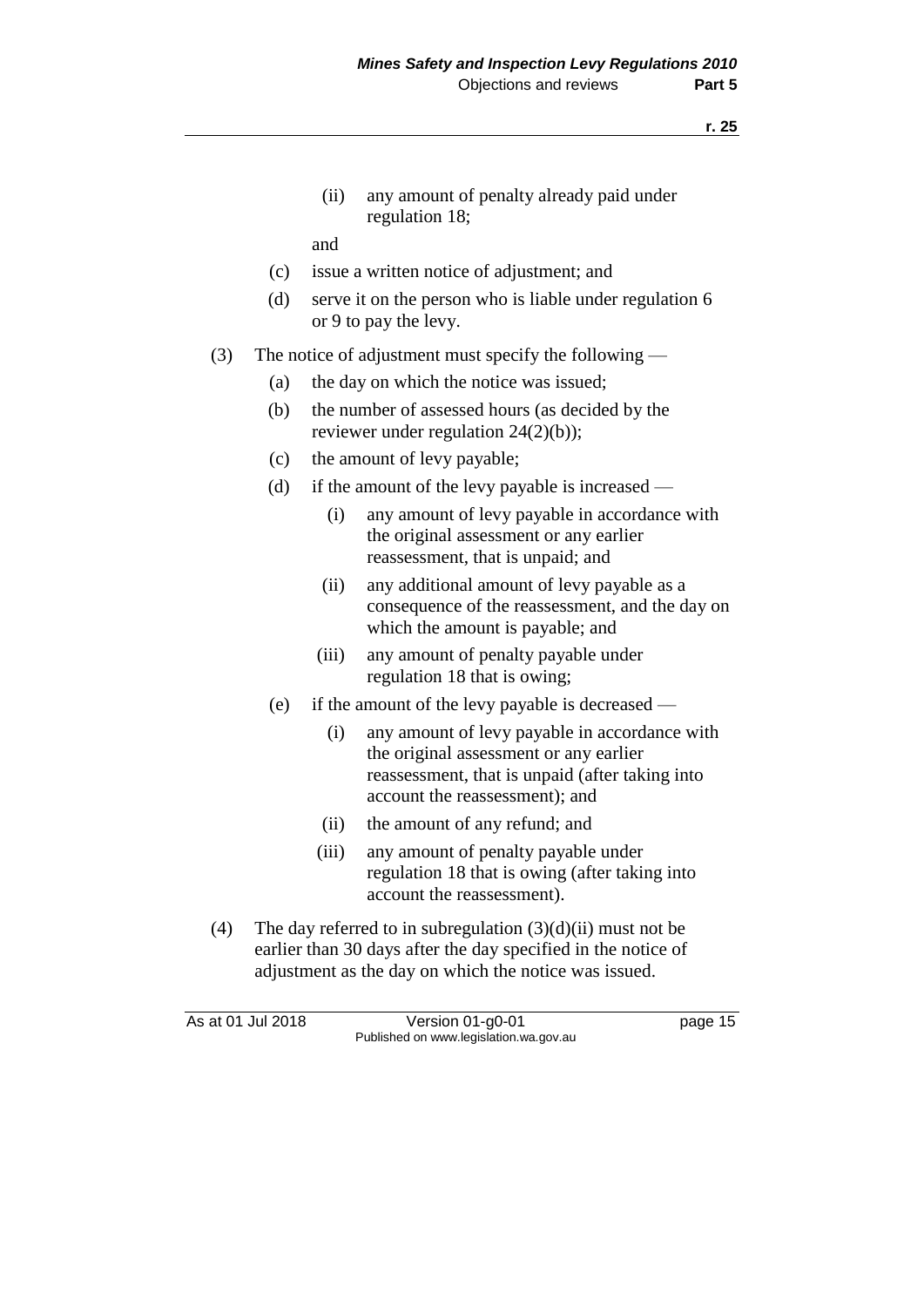- (5) If an amount of levy in excess of the amount referred to in subregulation  $(3)(c)$  has been paid by a person, the reviewer must cause —
	- (a) the amount of the excess; and
	- (b) any amount of penalty paid under regulation 18 in relation to the amount of the excess,

to be refunded to the person.

*[Regulation 25 amended: Gazette 21 Jun 2011 p. 2247-8.]*

### **26. Notice of withdrawal of levy following objection**

- (1) Subregulation (2) applies if  $-$ 
	- (a) in determining an objection, a reviewer decides that the number of assessed hours in respect of a mine for a period is to be decreased; and
	- (b) because of that decision, a levy cannot be imposed in respect of the mine for the period under regulation 4 or 7.
- (2) The reviewer must
	- (a) notify the person who would have been liable under regulation 6 or 9 to pay the levy in relation to the assessment or reassessment; and
	- (b) cause to be refunded to the person
		- (i) any amount of levy paid by the person in relation to the assessment or reassessment; and
		- (ii) any amount of penalty paid under regulation 18.

### **27. Liability to pay levy not affected by objection**

A person's liability to pay —

- (a) an amount of levy; or
- (b) an amount of penalty under regulation 18,

is not suspended or deferred by the making of an objection.

page 16 Version 01-g0-01 As at 01 Jul 2018 Published on www.legislation.wa.gov.au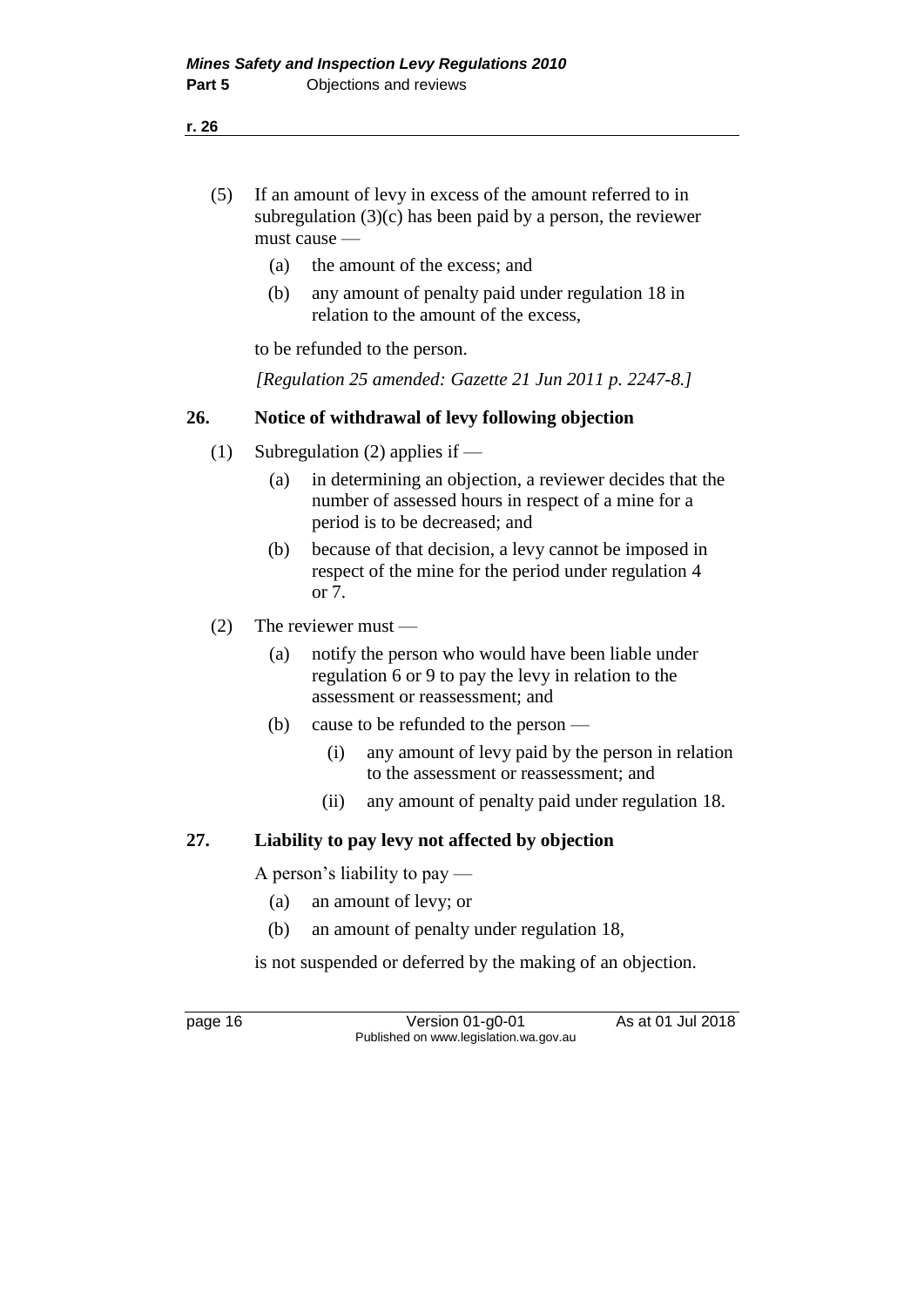#### **28. Review of determinations of objections**

- (1) A person who is liable to pay a levy in respect of a mine for a period and is dissatisfied with a determination under regulation 24 may apply to the State Administrative Tribunal for a review of the determination.
- (2) An application for review cannot be made more than 42 days after the day on which notice of the determination under regulation 24 is served on the person.
- (3) The State Administrative Tribunal may extend the period referred to in subregulation (2), before or after it has expired, if the person shows that there are reasonable grounds for doing so.
- (4) Regulations 25 and 26 apply in relation to a decision of the State Administrative Tribunal under the *State Administrative Tribunal Act 2004* section 29(3)(b) or (c)(i), to the extent relevant and to the extent consistent with the decision.
- (5) Subregulation (4) does not limit the *State Administrative Tribunal Act 2004* section 29.

*[Regulation 28 inserted: Gazette 21 Jun 2011 p. 2248.]*

As at 01 Jul 2018 Version 01-g0-01 Page 17 Published on www.legislation.wa.gov.au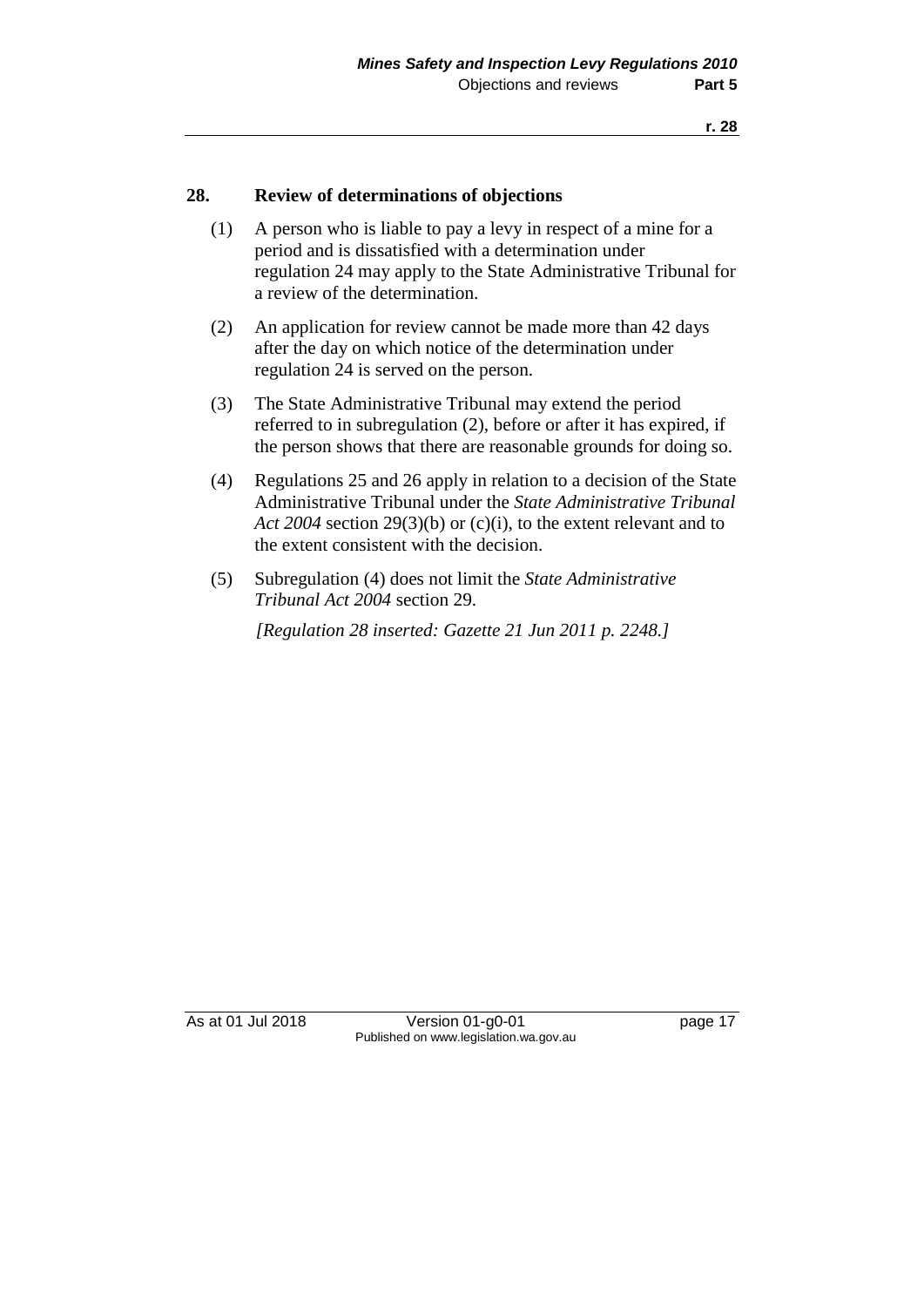## **Part 6 — Record keeping and provision of information**

## **Division 1 — May 2010**

### **29. Records in relation to workers: initial levy period**

- (1) The principal employer at a mine must make a record of the following —
	- (a) the name of each worker who works at the mine in the initial levy period;
	- (b) the number of hours worked by each of those workers;
	- (c) the total number of hours worked at the mine by workers in the initial levy period.

Penalty:

- (a) for an individual a fine of  $$5\,000$ ;
- (b) for a body corporate a fine of \$25 000.
- (2) A person must not make an entry in a record under subregulation (1) that the person knows is false or misleading in a material particular.

Penalty:

- (a) for an individual a fine of  $$5\,000$ ;
- (b) for a body corporate a fine of \$25 000.

*[(3), (4) deleted]*

- (5) A person who
	- (a) made a record under subregulation (1); or
	- (b) obtained a copy of a record under subregulation (3) or (4), as in force before 1 July 2011,

must keep the record or the copy for at least 5 years after the end of the initial levy period, whether or not the person remains the principal employer at the mine.

Penalty:

(a) for an individual — a fine of  $$5\,000$ ;

page 18 Version 01-g0-01 As at 01 Jul 2018 Published on www.legislation.wa.gov.au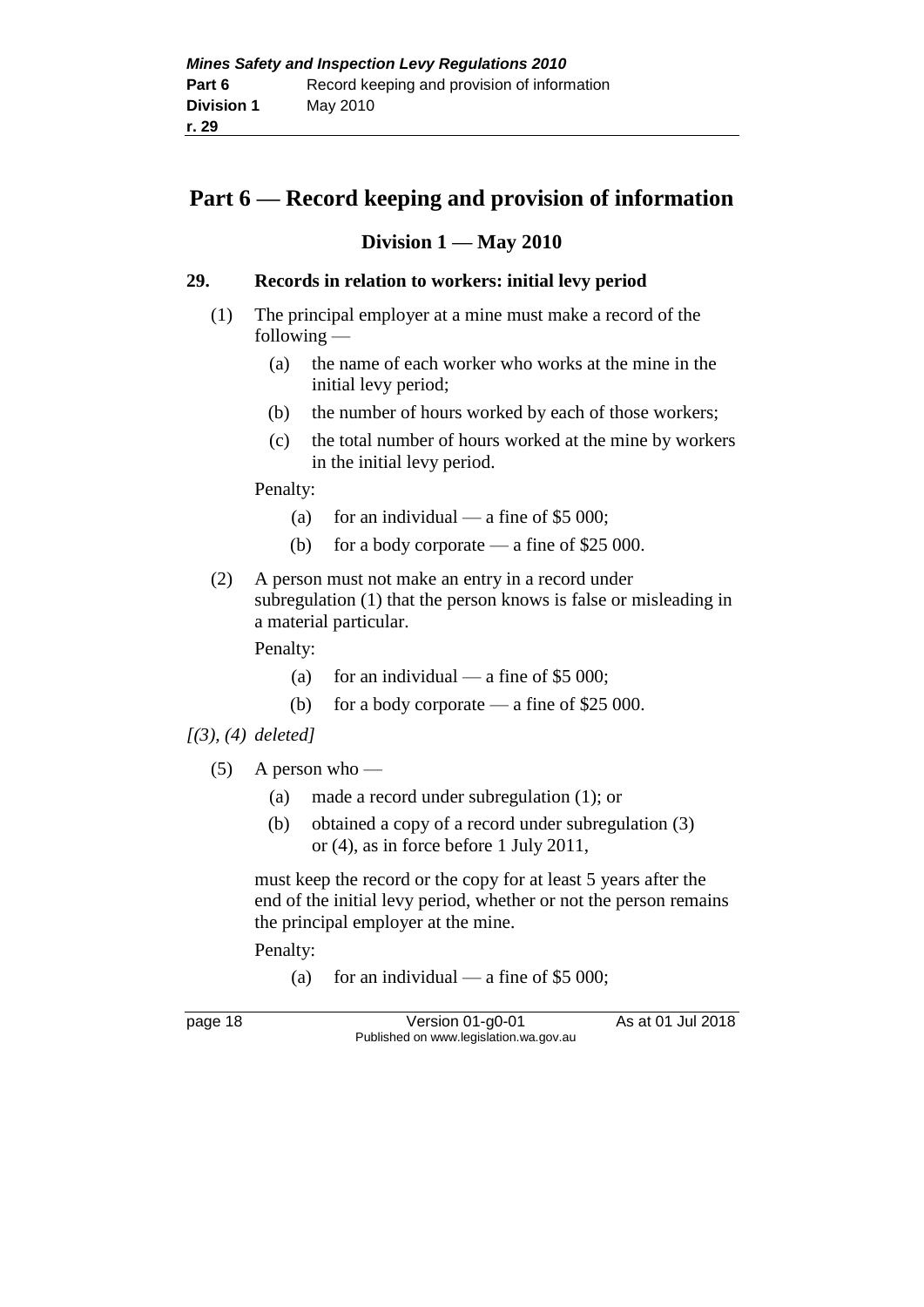(b) for a body corporate — a fine of \$25 000.

*[Regulation 29 amended: Gazette 21 Jun 2011 p. 2248-9.]*

#### **30. Report in relation to workers: initial levy period**

(1) A person who is the principal employer at a mine at the end of the initial levy period must, within 15 days after the end of the period, give a report to the CEO specifying the total number of hours worked at the mine by workers in the period.

Penalty:

- (a) for an individual a fine of \$5 000;
- (b) for a body corporate a fine of \$25 000.
- (2) If there is no principal employer at the mine at the end of the initial levy period, the person who was the last principal employer in the period must comply with subregulation (1).

Penalty:

- (a) for an individual a fine of  $$5\,000$ ;
- (b) for a body corporate a fine of \$25 000.

## **Division 2 — July 2010 onwards**

#### **31. Records in relation to workers**

- (1) This regulation applies on and after 1 July 2010.
- (2) The principal employer at a mine must keep records that enable the total number of hours worked at the mine by workers in each month to be verified.

Penalty:

- (a) for an individual a fine of  $$5\,000$ ;
- (b) for a body corporate a fine of \$25 000.
- (3A) Nothing in subregulation (2) is to be taken to require the principal employer at a mine to keep separate records for the purposes of that subregulation.

As at 01 Jul 2018 Version 01-g0-01 Page 19 Published on www.legislation.wa.gov.au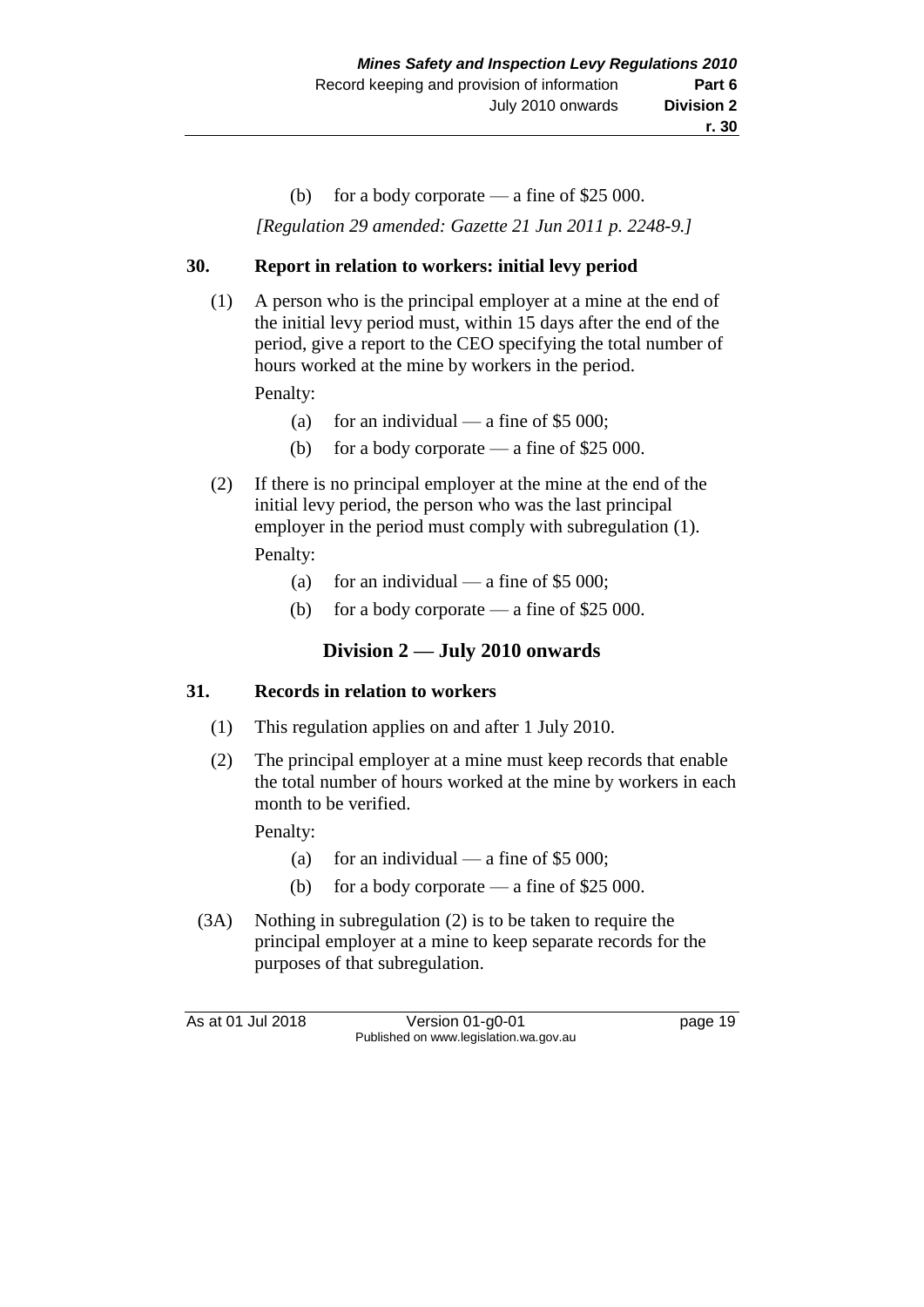- (3) A person must not, in records referred to in subregulation (2), make an entry relating to the number of hours worked at the mine by workers that —
	- (a) the person knows is false or misleading in a material particular; or
	- (b) is false or misleading in a material particular, with reckless disregard as to whether or not the entry is false or misleading in a material particular.

Penalty:

- (a) for an individual a fine of \$5 000;
- (b) for a body corporate a fine of \$25 000.
- (4) A person obliged to keep records under subregulation (2) must keep the records for at least 5 years after the end of the quarter to which they relate, whether or not the person remains the principal employer at the mine.

Penalty:

- (a) for an individual a fine of  $$5\,000$ ;
- (b) for a body corporate a fine of  $$25,000$ .
- (5) If a person obliged to keep records under subregulation (2) ceases to be the principal employer at the mine within the 5 year period referred to in subregulation (4), the person must, within 15 days after ceasing to be the principal employer at the mine, notify the CEO in writing of the place where the records are kept.

Penalty:

- (a) for an individual a fine of \$5 000;
- (b) for a body corporate a fine of \$25 000.

*[Regulation 31 amended: Gazette 21 Jun 2011 p. 2249; 30 May 2014 p. 1690-1.]*

### **32. Monthly report in relation to workers**

(1) This regulation applies on and after 1 July 2010.

page 20 Version 01-g0-01 As at 01 Jul 2018 Published on www.legislation.wa.gov.au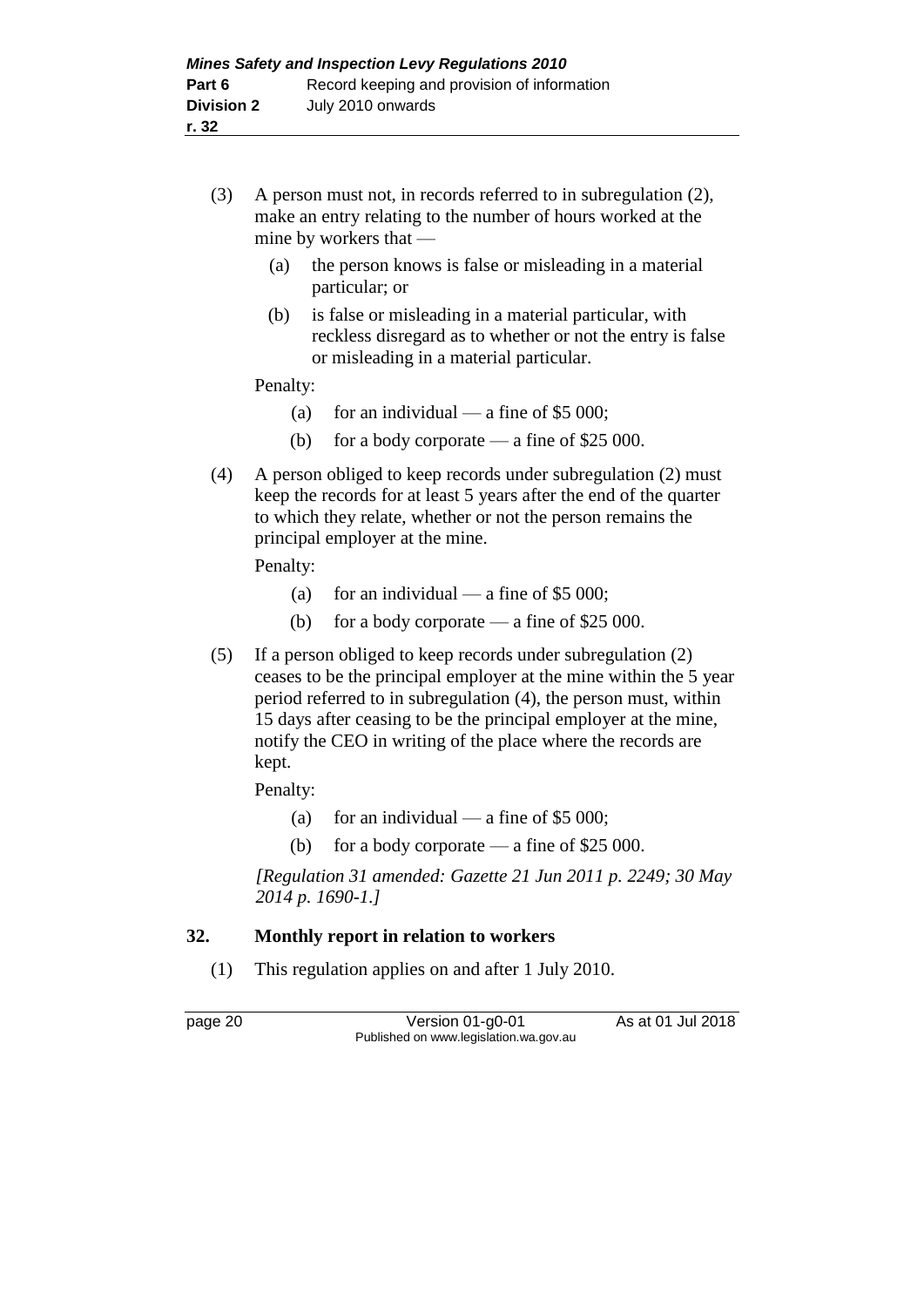(2) A person who is the principal employer at a mine at the end of a month must, within 15 days after the end of the month, give a report to the CEO specifying the total number of hours worked at the mine by workers in the month.

Penalty:

- (a) for an individual a fine of  $$5\,000$ ;
- (b) for a body corporate a fine of \$25 000.
- (3) If there is no principal employer at the mine at the end of the month, the person who was the last principal employer in that month must comply with subregulation (2).

Penalty:

- (a) for an individual a fine of  $$5\,000$ ;
- (b) for a body corporate a fine of \$25 000.

As at 01 Jul 2018 Version 01-g0-01 Page 21 Published on www.legislation.wa.gov.au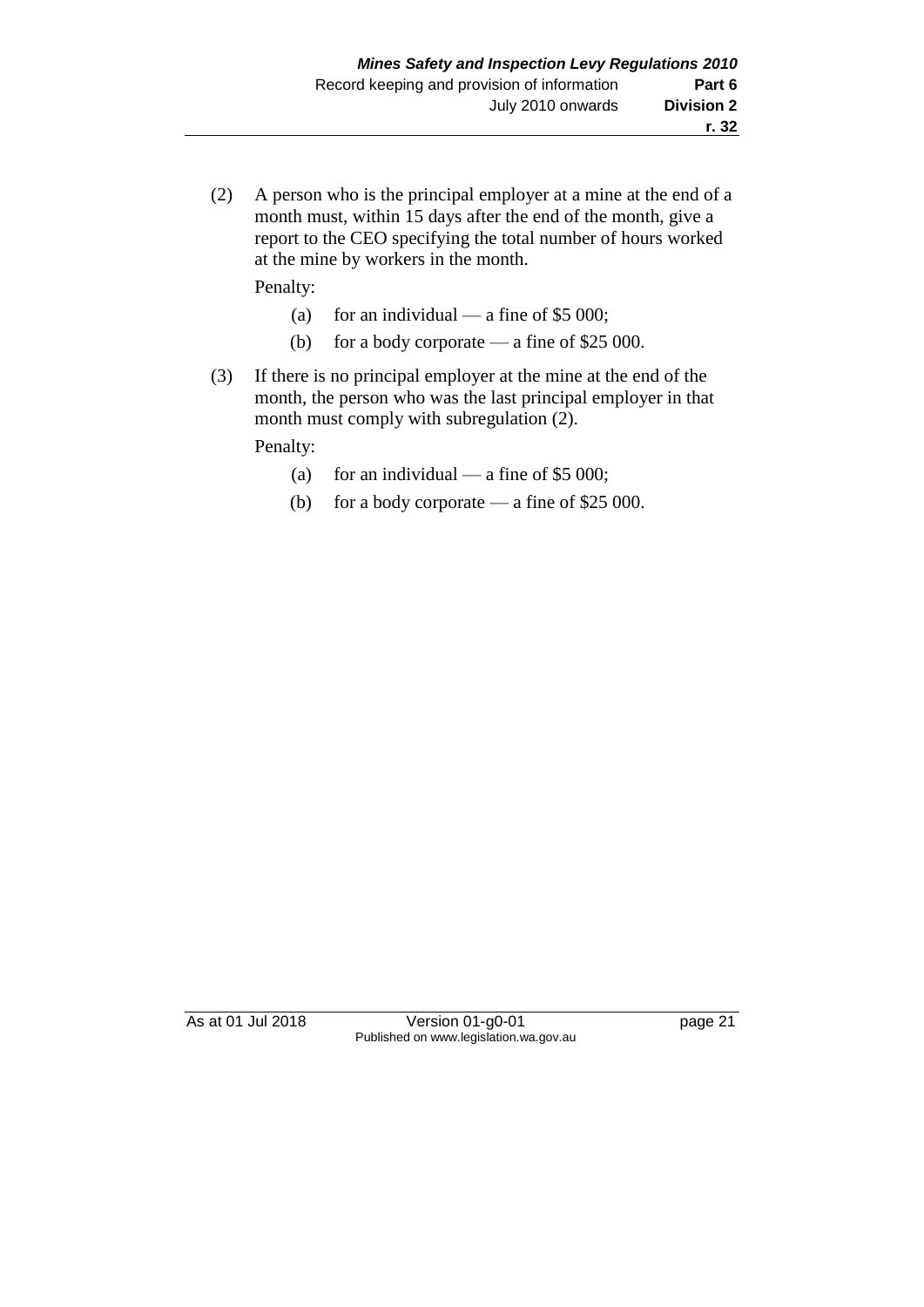## **Part 7 — Investigation and enforcement**

## **Division 1 — Authorised persons**

### **33. Appointment of authorised persons**

The CEO may, in writing, appoint a departmental officer to be an authorised person for the purpose of investigating and enforcing compliance with these regulations.

#### **34. CEO has powers of authorised person**

In addition to performing the functions conferred on the CEO under these regulations, the CEO may exercise the powers, and perform the functions, of an authorised person.

### **35. Identity cards**

- (1) The CEO is to issue an identity card to each authorised person.
- (2) An identity card must contain
	- (a) the authorised person's name; and
	- (b) a statement to the effect that the person identified by the card is an authorised person for the purpose of these regulations; and
	- (c) a photograph of the person.
- (3) A person must, within 14 days of ceasing to be an authorised person, return the person's identity card to the CEO unless the person has a reasonable excuse.

Penalty: a fine of \$5 000.

(4) An authorised person must carry his or her identity card at all times when exercising powers or performing functions as an authorised person.

page 22 Version 01-g0-01 As at 01 Jul 2018 Published on www.legislation.wa.gov.au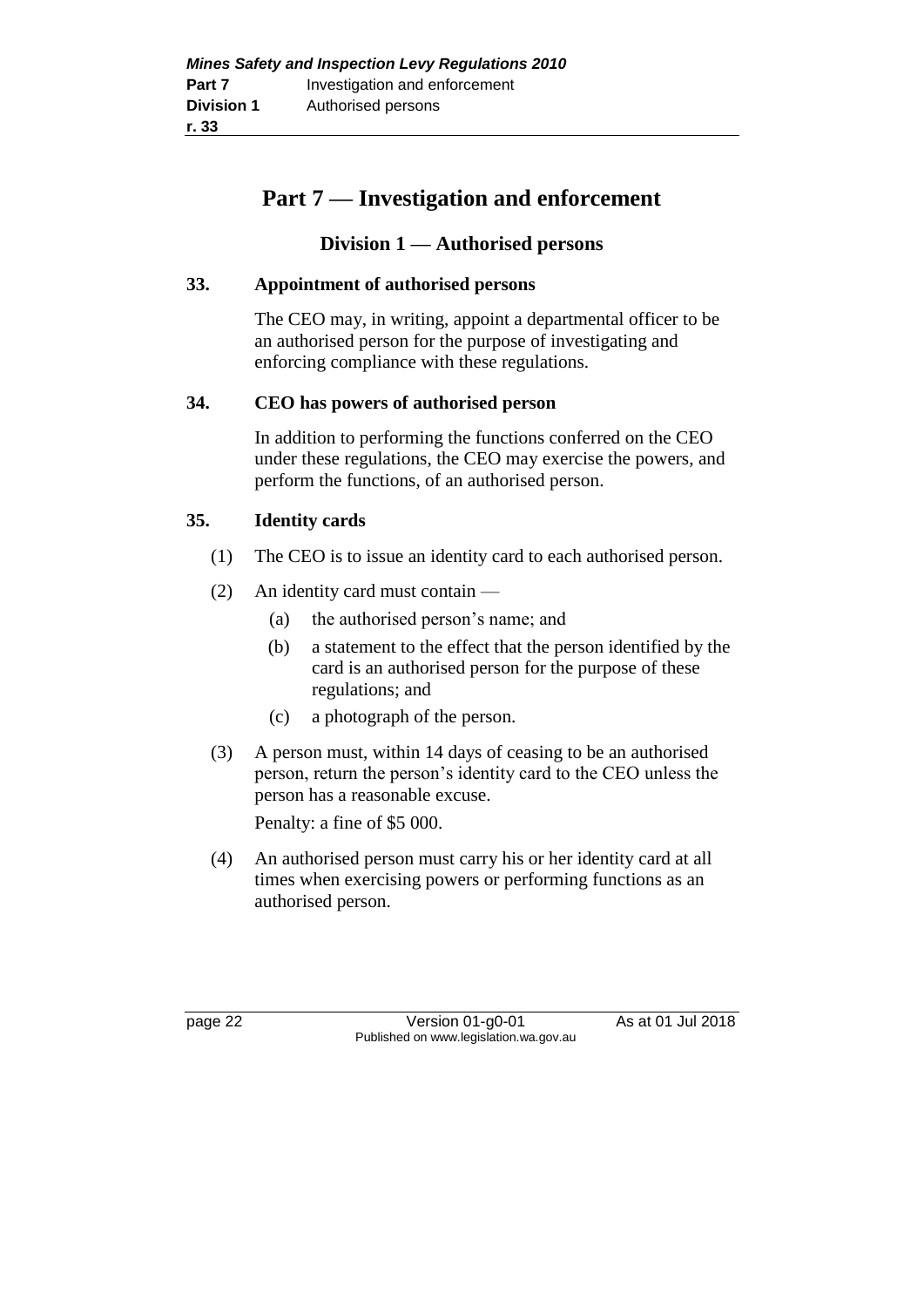#### **36. Production or display of identity card**

- (1) An authorised person may exercise a power in relation to another person only if —
	- (a) the authorised person first produces the authorised person's identity card for the other person's inspection; or
	- (b) the authorised person has the identity card displayed so it is clearly visible to the other person.
- (2) However, if for any reason it is not practicable to comply with subregulation (1), the authorised person must produce the identity card for inspection by the other person at the first reasonable opportunity.

#### **Division 2 — Investigations**

#### **37. Investigation powers of authorised persons**

 $(1)$  In this regulation —

*investigation purposes* means purposes connected with investigating and enforcing compliance with these regulations, including the following purposes —

- (a) obtaining information relevant to determining an amount payable under these regulations;
- (b) auditing records required to be kept under these regulations;
- (c) obtaining evidence of a suspected offence under these regulations.

*place* means a mine or any other place, other than a place in use as a residence.

- (2) For investigation purposes, an authorised person may do any or all of the following —
	- (a) during ordinary business hours enter, inspect and examine any place and examine anything at the place (but must do so in such manner as not unnecessarily to impede or obstruct the working of the place);

As at 01 Jul 2018 Version 01-g0-01 Page 23 Published on www.legislation.wa.gov.au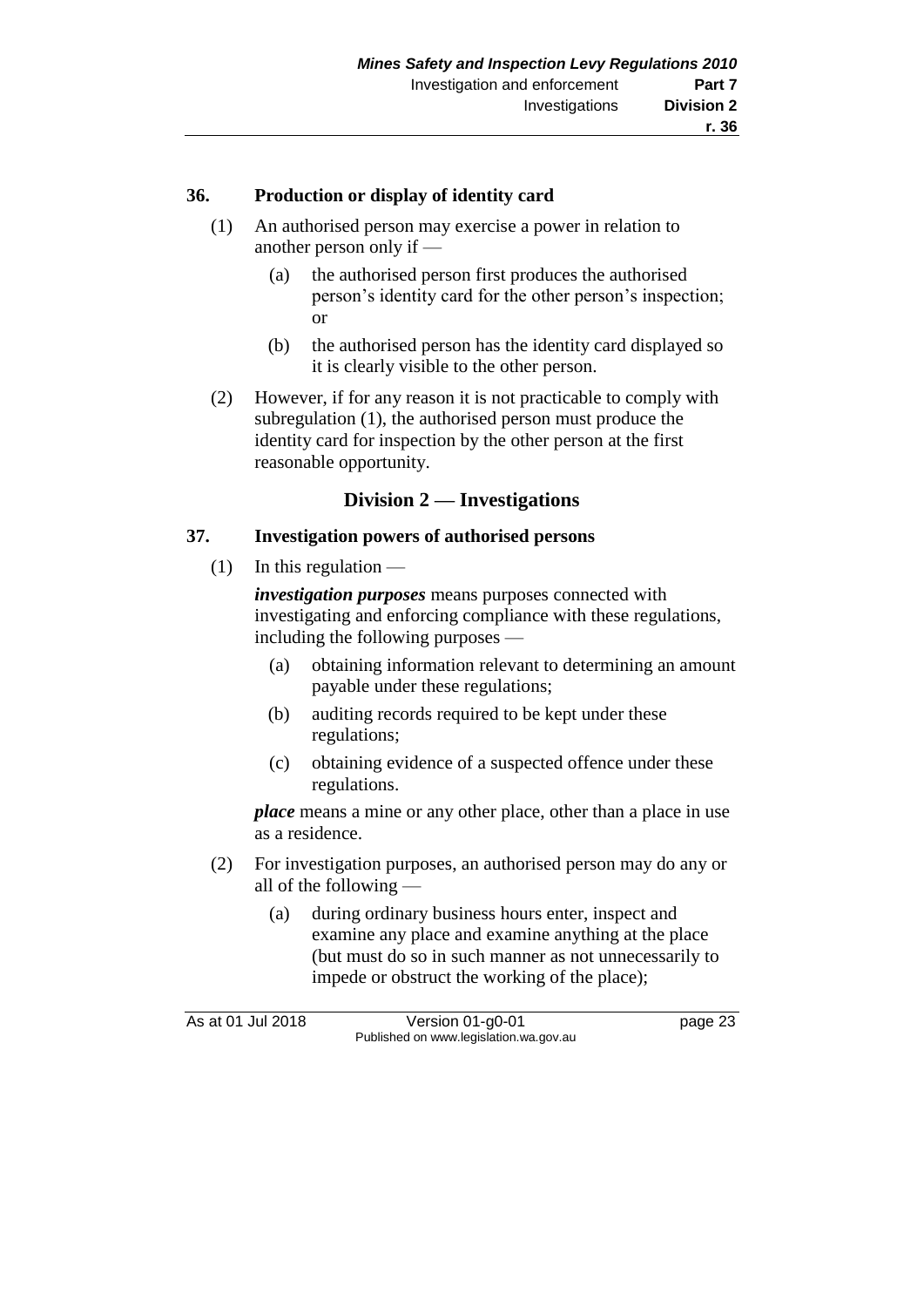| (b) | when entering a place, take with the authorised person<br>such equipment and materials as the authorised person<br>considers appropriate; |
|-----|-------------------------------------------------------------------------------------------------------------------------------------------|
|     |                                                                                                                                           |

- (c) conduct such examination and inquiry as the authorised person considers is necessary;
- (d) provide information to any person;
- (e) take possession of any document or thing the authorised person considers relevant for further examination or for use as evidence;
- (f) require the production of, examine, and take copies of or extracts from, any document the authorised person considers relevant;
- (g) in accordance with subregulations (3) and (4), interview any person who the authorised person has reasonable grounds to believe is able to provide relevant information;
- (h) require the attendance of any person for an interview under paragraph (g);
- (i) require any person who the authorised person interviews under paragraph (g) to answer any question put to the person and, if the authorised person considers it appropriate, to verify any such answer by statutory declaration;
- (j) require any person to state his or her name and address;
- (k) require any person at a place to give such assistance to the authorised person as the authorised person considers necessary for the performance of the authorised person's functions under this Part.
- (3) An interview referred to in subregulation  $(2)(g)$  must be conducted in private if —
	- (a) the authorised person considers that to be appropriate; or
	- (b) the person to be interviewed so requests,

but this regulation does not limit the operation of subregulation (5).

page 24 Version 01-g0-01 As at 01 Jul 2018 Published on www.legislation.wa.gov.au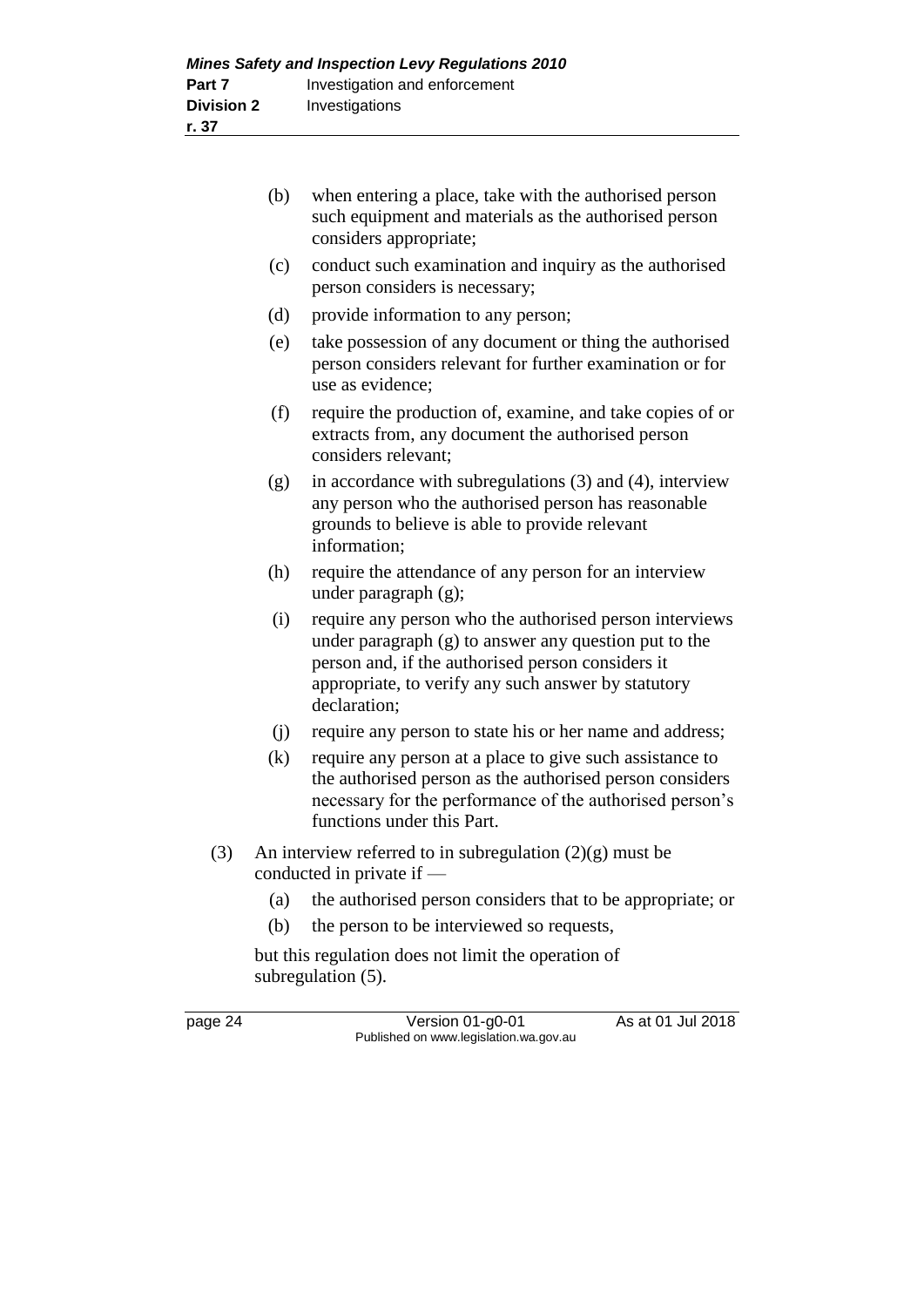- (4) Subregulation (3) may be invoked during an interview by
	- (a) the authorised person; or
	- (b) the person being interviewed,

in which case that subregulation applies to the remainder of the interview.

- (5) In exercising any power under this regulation, an authorised person may be accompanied by any other person whose assistance the authorised person considers necessary, and that person may do such things as are necessary to assist the authorised person in the performance of his or her functions, and anything so done is deemed to have been done by the authorised person.
- (6) Where an authorised person intends to enter, inspect and examine a place under subregulation (2)(a), the authorised person must, where practicable, give notice of his or her intention to do so to a person apparently in a position of authority at the place.

#### **38. Compliance with requirement of authorised person**

A person must not without reasonable excuse contravene a requirement of an authorised person under this Part. Penalty:

- (a) for an individual a fine of \$5 000;
- (b) for a body corporate a fine of \$25 000.

#### **39. Obstruction**

A person must not hinder or obstruct an authorised person in the performance of functions under this Part.

Penalty:

- (a) for an individual a fine of  $$5\,000$ ;
- (b) for a body corporate a fine of \$25 000.

As at 01 Jul 2018 Version 01-g0-01 Page 25 Published on www.legislation.wa.gov.au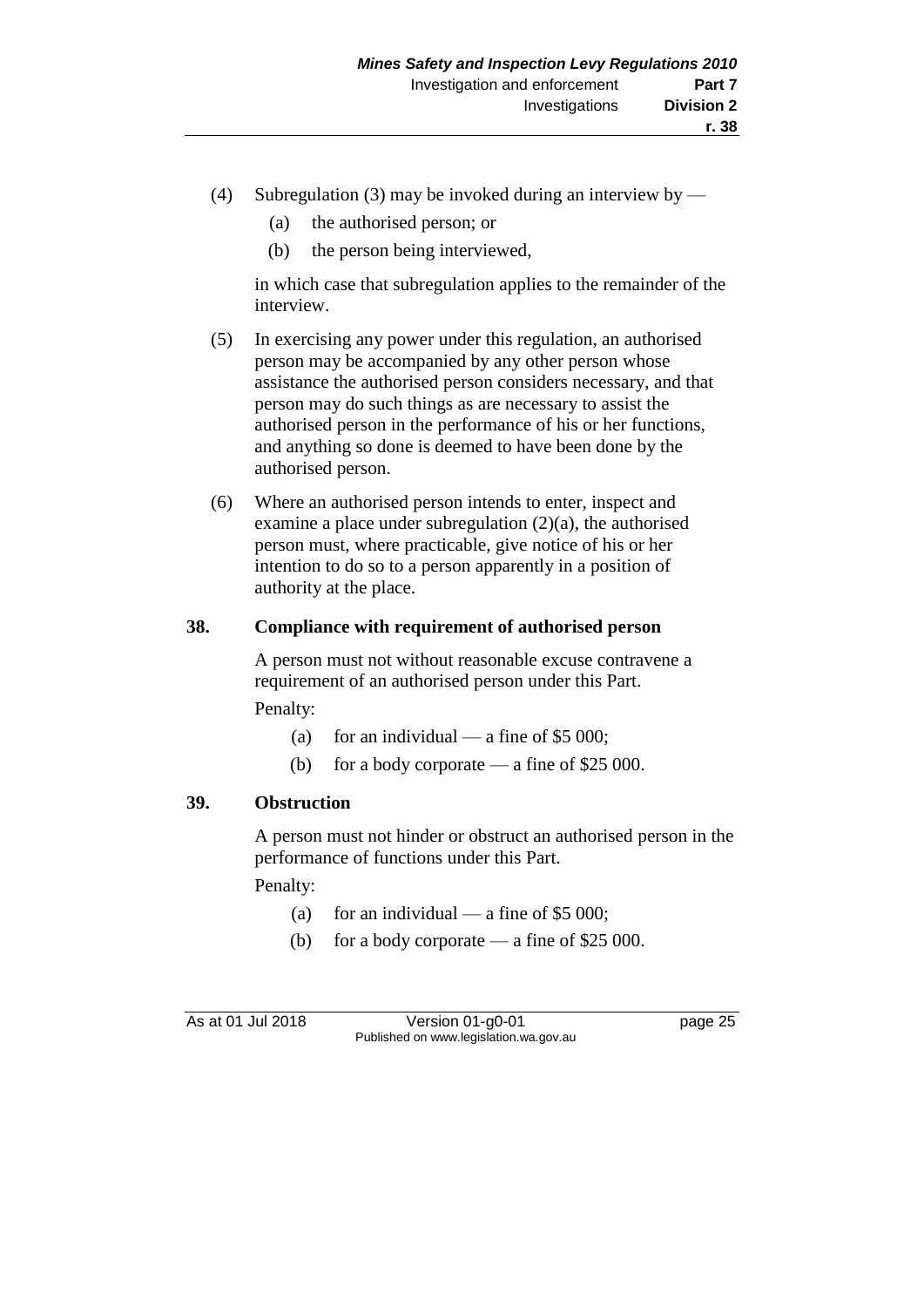**r. 40**

## **Part 8 — Miscellaneous**

#### **40. False or misleading information**

A person, in giving a report under regulation 30 or 32 or in purporting to comply with a requirement of an authorised person under Part 7, must not —

- (a) make a statement the person knows is false or misleading in a material particular; or
- (b) make a statement that is false or misleading in a material particular, with reckless disregard as to whether or not the statement is false or misleading in a material particular; or
- (c) provide, or cause to be provided, information the person knows is false or misleading in a material particular; or
- (d) provide, or cause to be provided, information that is false or misleading in a material particular with reckless disregard as to whether the information is false or misleading in a material particular.

#### Penalty:

- (a) for an individual a fine of  $$5\,000$ ;
- (b) for a body corporate a fine of \$25 000.

### **41. Self incriminating information**

Any information given by an individual in a report under regulation 30 or 32, or any statement made, document produced or information given by an individual in response to a requirement of an authorised person under Part 7, is not admissible in evidence in a prosecution for an offence against the individual, other than an offence under regulation 40, if, at the time the individual gave the report, made the statement, produced the document or gave the information, the individual objected to doing so on the ground that it might tend to incriminate that individual.

page 26 Version 01-g0-01 As at 01 Jul 2018 Published on www.legislation.wa.gov.au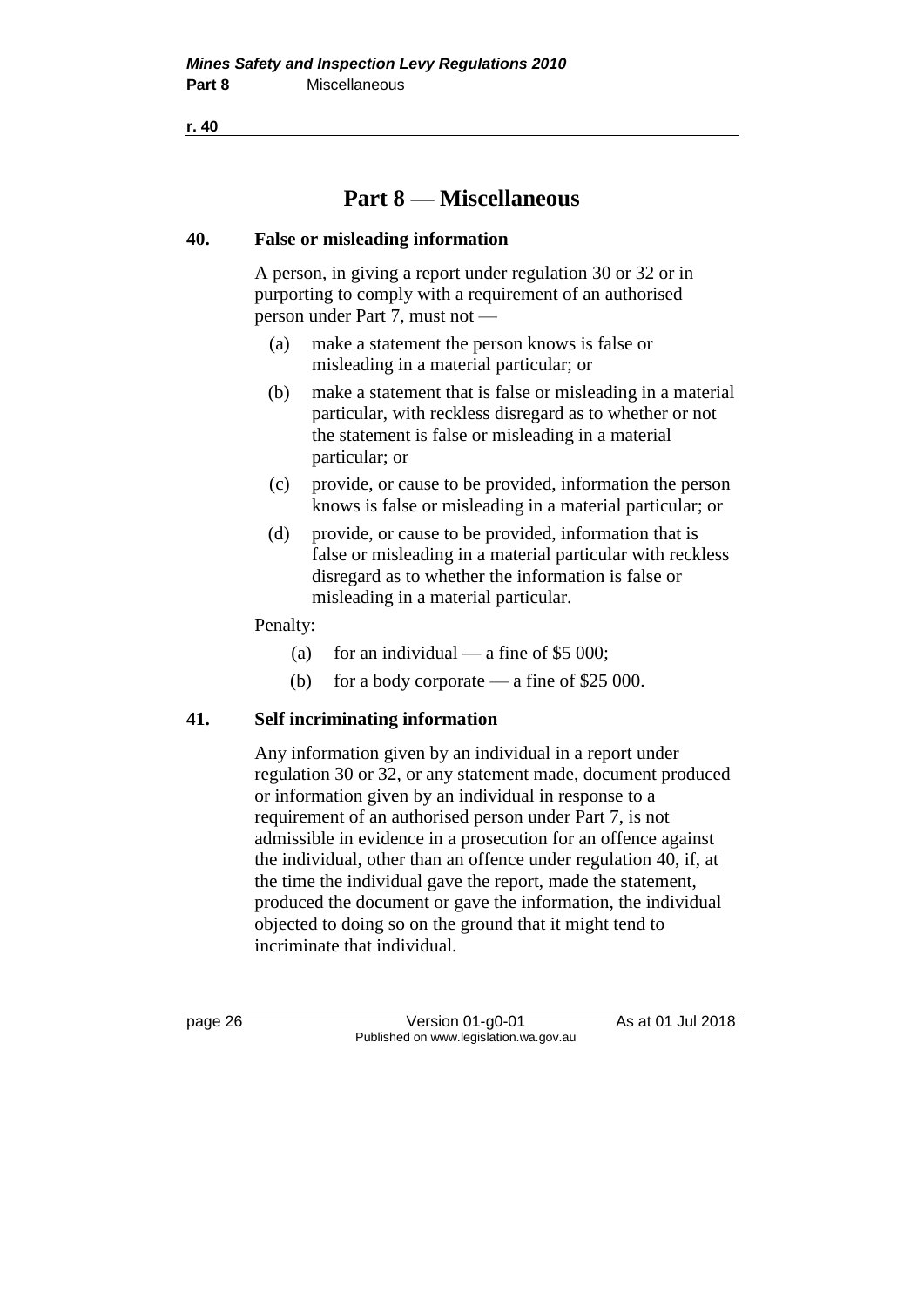#### **42. Protection from liability**

- (1) An action in tort does not lie against a person for anything the person has done, in good faith, in the performance or purported performance of a function under these regulations.
- (2) The protection given by subregulation (1) applies even though the thing done as described in that subregulation may have been capable of being done whether or not these regulations had been enacted.
- (3) Despite subregulation (1), the State is not relieved of any liability that it might have for another person having done anything as described in that subregulation.
- (4) In this regulation, a reference to the doing of anything includes a reference to an omission to do anything.

#### **43. Confidentiality**

A person who is or has been engaged in the performance of functions under these regulations must not, directly or indirectly, record, disclose or make use of information obtained in the course of performing those functions except —

- (a) for the purpose of, or in connection with, performing functions under these regulations; or
- (b) as required or allowed by these regulations or another written law; or
- (c) for the purpose of the investigation of a suspected offence under these regulations or the conduct of proceedings against a person for an offence under these regulations; or
- (d) for the purpose of any other legal proceeding arising out of the administration of these regulations; or
- (e) with the written consent of the person to whom the information relates.

Penalty: a fine of \$5 000.

As at 01 Jul 2018 Version 01-g0-01 Page 27 Published on www.legislation.wa.gov.au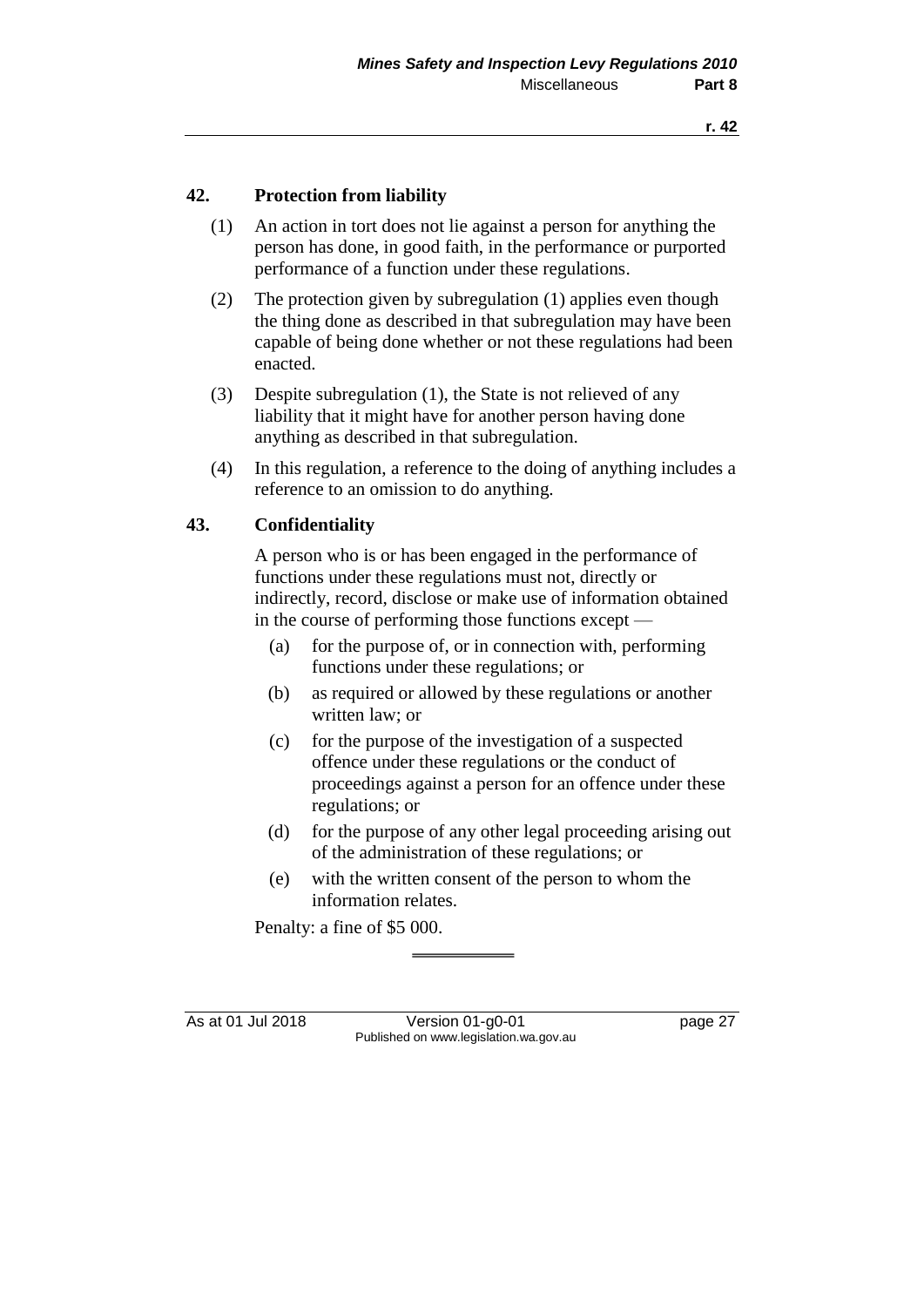#### **Notes**

<sup>1</sup> This is a compilation of the *Mines Safety and Inspection Levy Regulations 2010* and includes the amendments made by the other written laws referred to in the following table. The table also contains information about any reprint.

| <b>Citation</b>                                                                                                          | <b>Gazettal</b>           | Commencement                                                                                                                                    |
|--------------------------------------------------------------------------------------------------------------------------|---------------------------|-------------------------------------------------------------------------------------------------------------------------------------------------|
| Mines Safety and Inspection Levy<br>Regulations 2010                                                                     | 23 Apr 2010<br>p. 1545-77 | r. 1 and 2: 23 Apr 2010<br>(see r. $2(a)$ );<br>Regulations other than r. 1 and 2:<br>24 Apr 2010 (see r. 2(b))                                 |
| Mines Safety and Inspection Levy<br><b>Amendment Regulations 2011</b>                                                    | 21 Jun 2011<br>p. 2245-9  | r. 1 and 2: 21 Jun 2011<br>(see r. $2(a)$ );<br>r. 3, 5-11: 22 Jun 2011<br>(see r. $2(c)$ );<br>r. 4, 12 and 13: 1 Jul 2011<br>(see r. $2(b)$ ) |
| Mines Safety and Inspection Levy<br>Amendment Regulations (No. 2) 2011                                                   | 21 Jun 2011<br>p. 2250    | r. 1 and 2: 21 Jun 2011<br>(see r. $2(a)$ );<br>Regulations other than r. 1 and 2:<br>22 Jun 2011 (see r. 2(b))                                 |
| Mines Safety and Inspection Levy<br><b>Amendment Regulations 2012</b>                                                    | 28 Aug 2012<br>p. 4140-1  | r. 1 and 2:28 Aug 2012<br>(see r. $2(a)$ );<br>Regulations other than r. 1 and 2:<br>29 Aug 2012 (see r. 2(b))                                  |
| Mines Safety and Inspection Levy<br><b>Amendment Regulations 2013</b>                                                    | 28 Jun 2013<br>p. 2827-8  | r. 1 and 2: 28 Jun 2013<br>(see r. $2(a)$ );<br>Regulations other than r. 1 and 2:<br>1 Jul 2013 (see r. 2(b))                                  |
| Reprint 1: The Mines Safety and Inspection Levy Regulations 2010 as at 14 Mar 2014<br>(includes amendments listed above) |                           |                                                                                                                                                 |
| Mines Safety and Inspection Levy<br><b>Amendment Regulations 2014</b>                                                    | 30 May 2014<br>p. 1690-1  | r. 1 and 2:30 May 2014<br>(see r. $2(a)$ );<br>Regulations other than r. 1 and 2:                                                               |

#### **Compilation table**

*Mines Safety and Inspection Levy Amendment Regulations 2015*

page 28 Version 01-g0-01 As at 01 Jul 2018 Published on www.legislation.wa.gov.au

26 Jun 2015 p. 2261-2

1 Jul 2014 (see r. 2(b))

r. 1 and 2: 26 Jun 2015

1 Jul 2015 (see r. 2(b))

Regulations other than r. 1 and 2:

(see r. 2(a));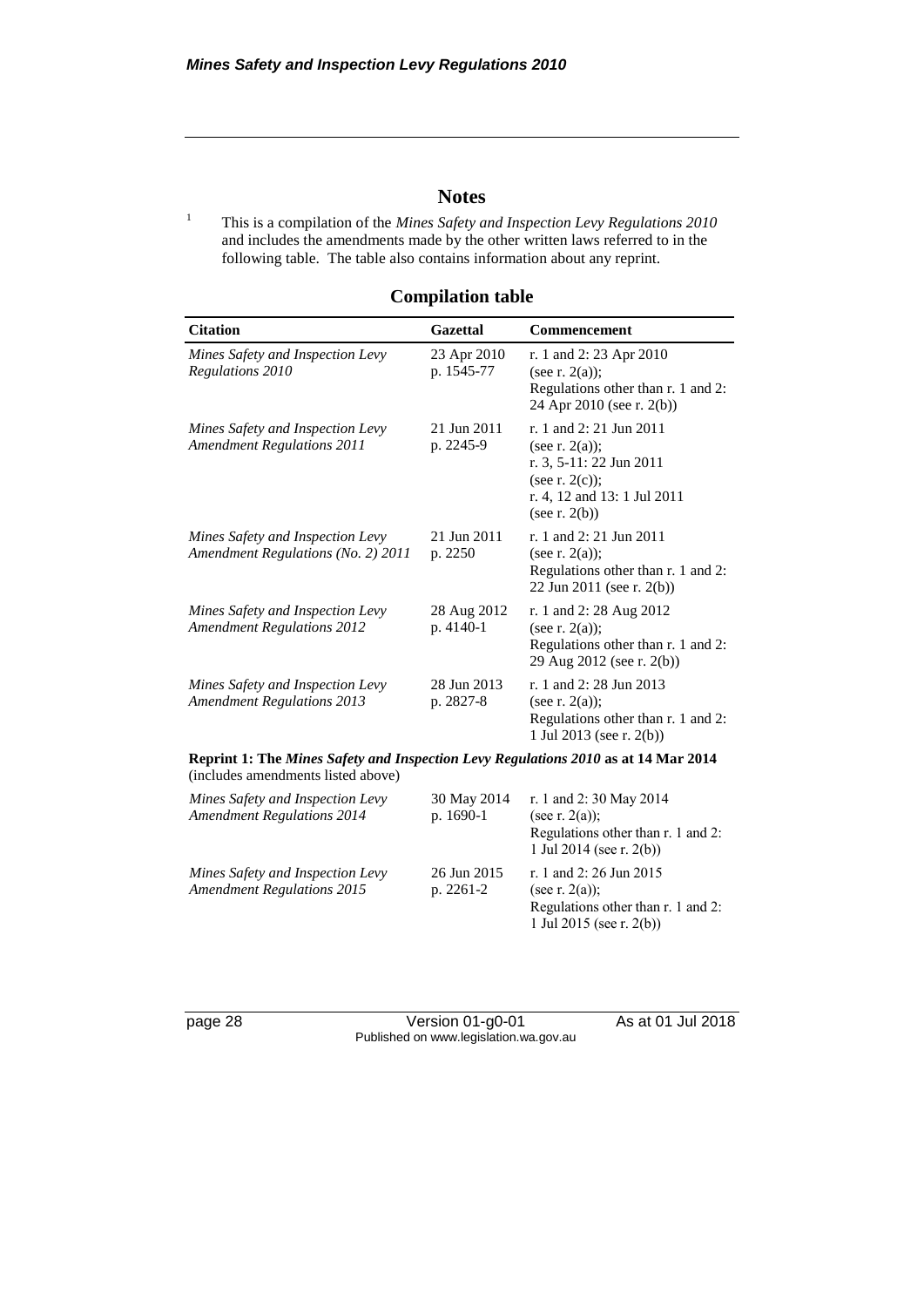| <b>Citation</b>                                                                                  | Gazettal                   | Commencement             |
|--------------------------------------------------------------------------------------------------|----------------------------|--------------------------|
| Mines and Petroleum Regulations<br>Amendment (Fees and Levies)<br>Regulations 2016 Pt. 7         | 24 Jun 2016<br>p. 2325-34  | 1 Jul 2016 (see r. 2(b)) |
| Mines and Petroleum Regulations<br>Amendment (Fees and Charges)<br><i>Regulations 2017 Pt. 7</i> | 23 Jun 2017<br>p. 3279-309 | 1 Jul 2017 (see r. 2(b)) |
| Mines and Petroleum Regulations<br>Amendment (Fees and Charges)<br><i>Regulations 2018 Pt. 7</i> | 25 Jun 2018<br>p. 2297-324 | 1 Jul 2018 (see r. 2(b)) |

| As at 01 Jul 2018 | Version 01-g0-01                       | page 29 |
|-------------------|----------------------------------------|---------|
|                   | Published on www.legislation.wa.gov.au |         |